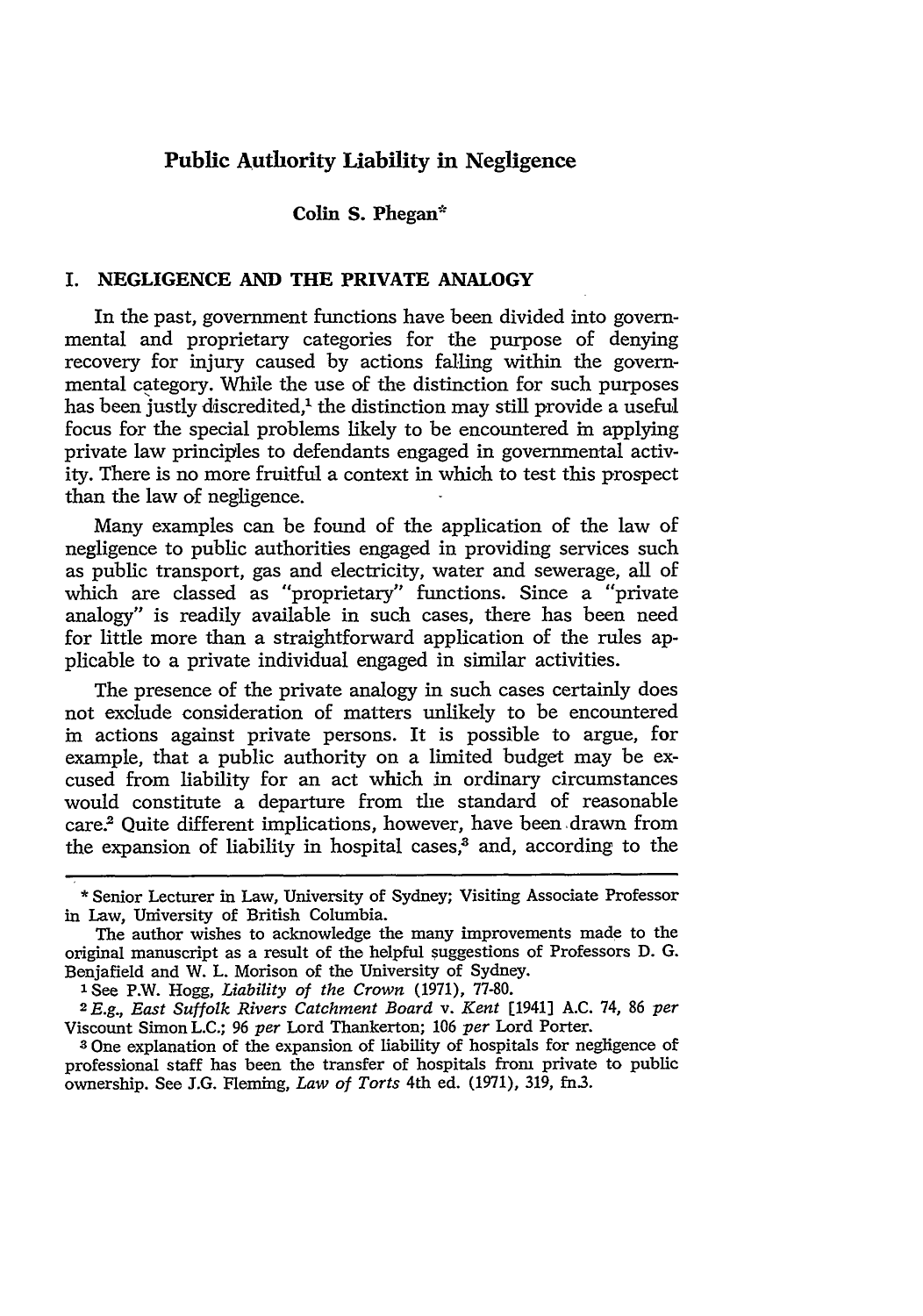House of Lords in *British Railway Board v. Herrington,4* not only is a Railway Board subject to a standard of "common humanity"<sup>6</sup> applicable to all, but such a body is more likely to be found liable because of the "skill, knowledge and resources" $\ddot{\theta}$  which it possesses.

What constitutes a proprietary or governmental function differs from country to country and from time to time. However, there is a general trend in most Common law countries to remove from private organizations certain areas of public service such as health care and education<sup>7</sup> in order to place them in the hands of government departments or municipal corporations. It is possible to transfer such activities into the governmental category accordingly,<sup>8</sup> but history itself has supplied the private analogy.<sup>9</sup>

There are finally those functions which are, and have been, universally governmental, such as prisons or zoning and building regulation. The private analogy is here most tenuous, yet many of the most significant developments in recent years in the law of negligence have originated in cases arising from the exercise of such functions by public authorities.

#### **1.** Negligent supply of information or advice

As government activities increase and with them the accunulation and storage of information, so too does the potential for negligent release of such information. Generally, the adverse consequences of such release (with the possible exception of defamatory material) are likely to be economic. So long as recovery of economic loss fell outside the ambit of negligence,<sup>10</sup> with very limited exceptions,<sup>11</sup> its potential in this area was minimal. An action in negligen-

note **1,** 77.

**9** See generally, G. Ganz, *Compensation for Negligent Administrative Action* (1973) Public Law 84, 87-8.

*'Cattle v. Stockton Waterworks Co.* (1875) L.R. **10** Q.B. 453; *Old Gate Estates Ltd v. Toplis* [1939] 3 **All** E.R. 209.

*"1 Morrison Steamship Co. Ltd v. Greystoke Castle (Cargo Owners)* [1947] A.C. 265.

<sup>4</sup> [1972] A.C. 877.

*<sup>6</sup>Ibid.,* 898-9 *per* Lord Reid; 904-7 *per* Lord Morris of Borth-y-Gest.

**<sup>6</sup>** *Ibid., 898 per* Lord Reid.

Actions against governmental and local authorities for injuries sustained during hospitalization are numerous. *E.g., Gold v. Essex County Council* [1942] 2 K.B. 293; *Cassidy v. Ministry of Health* **[1951]** 2 K.B. 343; *Jones v. Manchester Corporation* [1952] 2 Q.B. 852. For actions against public school authorities, see *Carmarthenshire County Council v. Lewis* [1955] A.C. 549; *Barnes v. Hampshire County Council* [1969] 3 **All** E.R. 746; *Victoria v. Bryar* (1970) 44 A.L.S.R. 174. **<sup>8</sup>**Schools are treated as exclusively a government activity in Hogg, *supra,*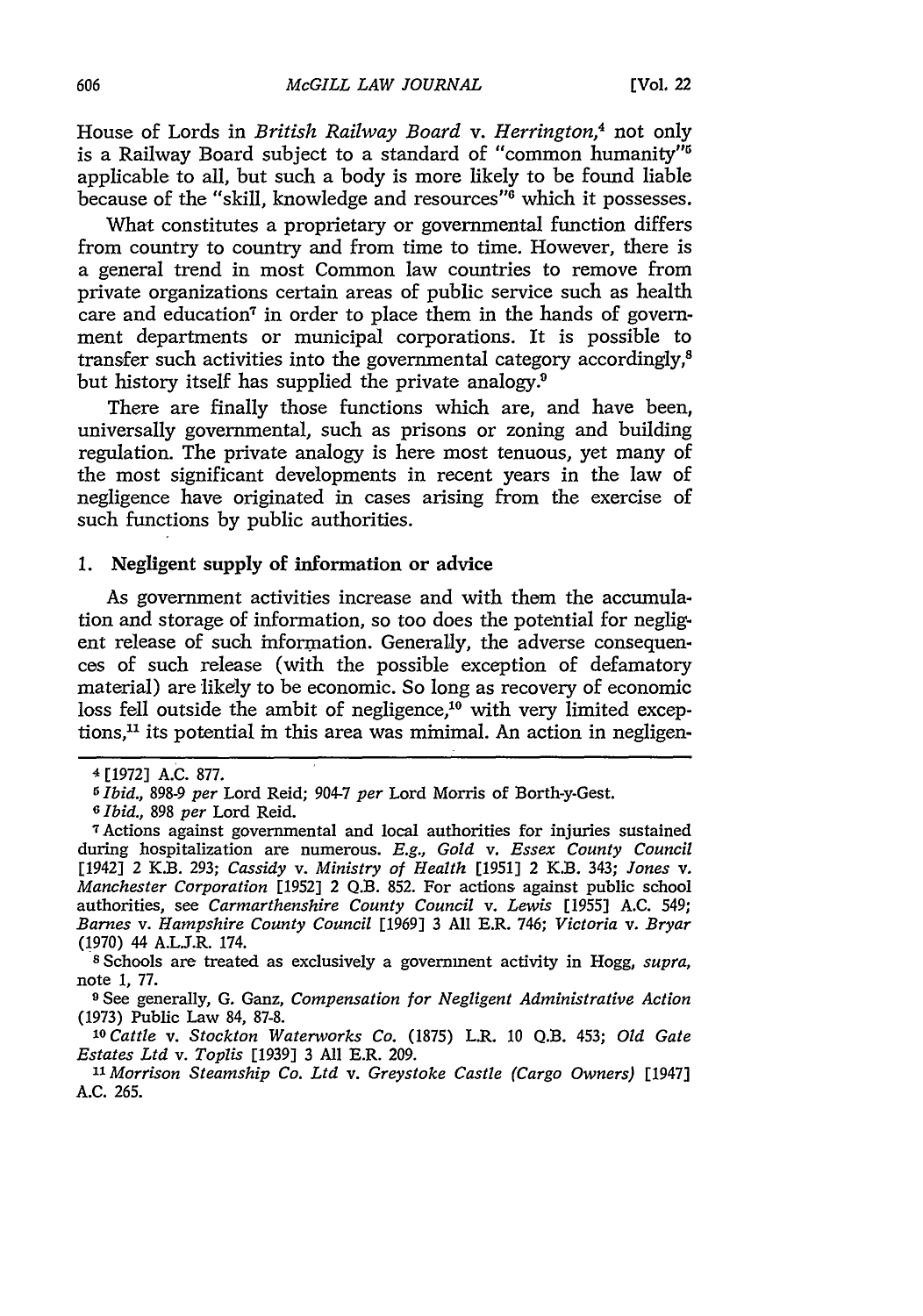ce was confined to those rare cases *(e.g., Barnes v. Commonwealth of Australia)* of physical injury resulting from the release of inaccurate information. In the *Barnes* case a memorandum was sent to the plaintiff, the wife of a pensioner, requesting the return of her husband's pension certificate on the grounds that he had been admitted to a mental hospital. Mr Barnes had not been, nor was there any likelihood that he would be, admitted to a mental hospital. The plaintiff, not knowing the memorandum to be false, suffered nervous shock. Her right to sue the Commonwealth was unanimously upheld by the Supreme Court of New South Wales. Davidson **J.** in the course of his judgment, commented that:

**...** if a person doing an official act, ... recognised ... that he was communicating some serious information which might possibly affect the recipient's feelings strongly, surely he owed some duty to that person to take care that the information which he was communicating was correct.<sup>13</sup>

More recently the decision in *Hedley Byrne & Co. Ltd v. Heller* & Partners Ltd<sup>14</sup> has broadened the scope of liability for the negligent supply of information causing economic loss. Had this liability been confined to those who were parties to a "special relationship", recovery would have been restricted to loss suffered by those to whom the information was supplied or for whom it was intended.<sup>15</sup> However, the English Court of Appeal in *Ministry of Housing and* Local Government v. Sharp<sup>16</sup> ignored the limitation and extended the right to recover for economic loss to those who might *foreseeably* be affected by the release of inaccurate or misleading information. In the *Sharp* case an encumbrance was not disclosed in an official certificate of search under the *Land Charges Act, 1925,1"* which had been supplied to a prospective purchaser of the

*<sup>25</sup>Ibid.,* 483-86 *per* Lord Reid; 503 *per* Lord Morris of Borth-y-Gest; 514 *per* Lord Hodson; **530** *per* Lord Devlin.

**<sup>17</sup>**15-16 I Geo.V, c.22, s.17:

"(1) Where any person requires search to be made at the registry for entries of any matters or documents, whereof entries are required or allowed to be made in the registry by this Act, he may on payment, of, the prescribed fee lodge at the registry a requisition in that behalf. (2) The registrar shall thereupon make the search required, and shall issue a certificate setting forth the result thereof. **(3)** In favor of a purchaser or an intending purchaser, as against persons interested under or in respect of matters or documents whereof entries are required or allowed as aforesaid, the certificate, according to the tenor thereof, shall be conclusive affirmatively or negatively, as the case may be."

**<sup>19</sup>**(1937) **37** S.R. (N.S.W.) 511.

*<sup>13</sup>Ibid., 515.*

<sup>14</sup>[1964] A.C. 465.

**<sup>16</sup>**[1970] 2 Q.B. 223.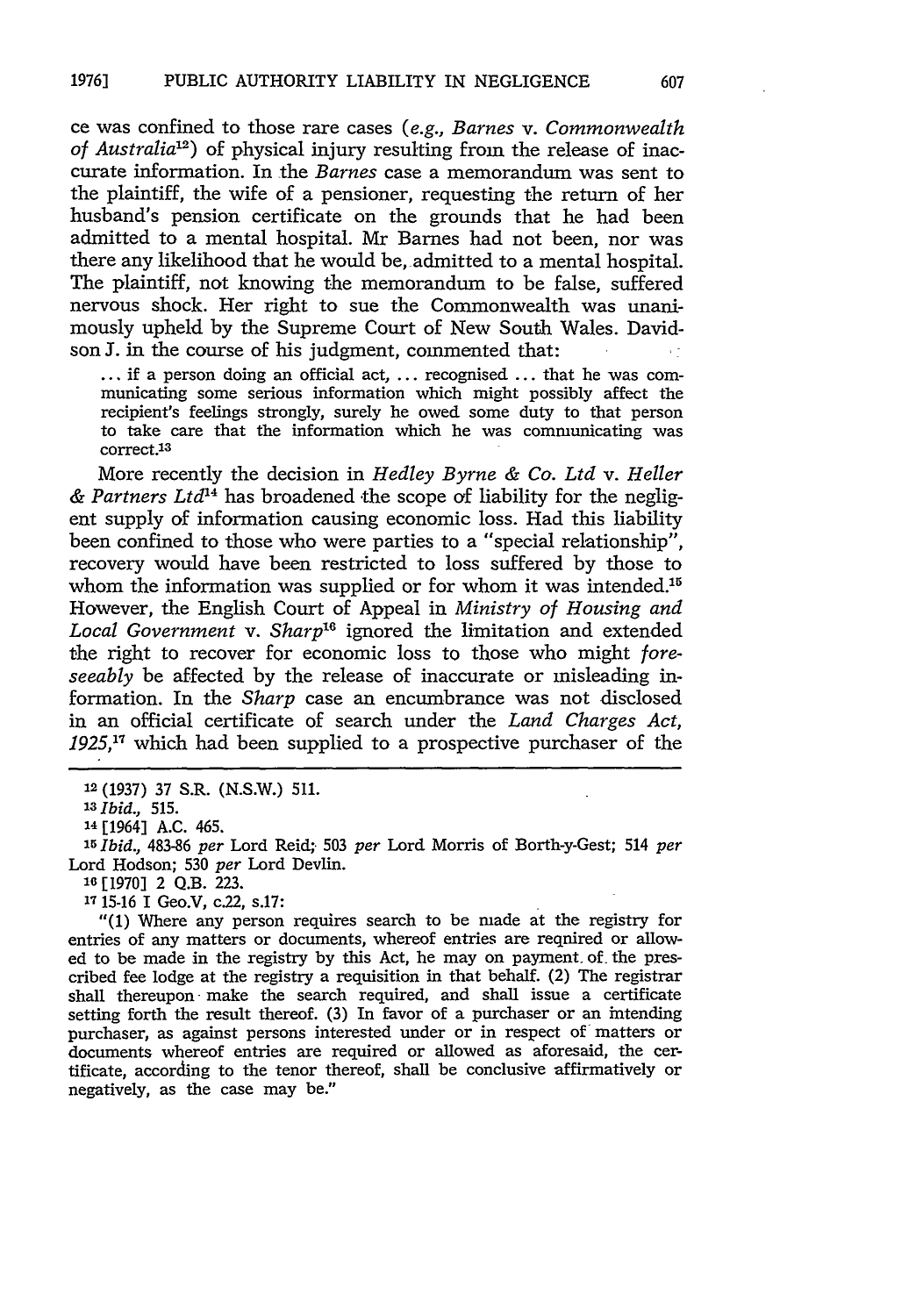$\ddot{\phantom{0}}$ 

property affected. It was not, however, the prospective purchaser who complained. The Minister of Housing and Local Government had paid compensation to the original owner when permission for residential development was refused by the local planning authority. Permission was later granted and the compensation, notice of which had been lodged at the local land registry, became repayable. The Minister was faced with a dilemma; he could not recover from the original owner because the right to repayment was enforceable only against the owner for the time being and he could not recover from the owner for the time being because that owner had purchased in good faith, relying on the certificate of search which had failed to disclose the compensation notice. So the Minister turned to the clerk of the local land registry who had negligently issued the certificate and the local council who employed him. Counsel for the defendant clerk argued that *Hedley Byrne* did not extend to a plaintiff towards whom the defendant had assumed no responsibility. Lord Denning M.R. replied that:

... the duty to use due care in a statement arises, not from any voluntary assumption of responsibility but from the fact that the person making it knows, or ought to know, that others being his neighbours in this regard would act on the faith of the statement being accurate. That is enough to bring the duty into being. It is owed, of course, to the person to whom the certificate is issued and whom he knows is going to act on it ... But it is also owed to any person whom he knows or ought to know will be injuriously affected by a mistake, such as the incumbrancer here.<sup>18</sup>

Salmon L.I. conceded that the case did not "precisely fit into any category of negligence yet considered by the courts".<sup>19</sup> His Lordship nonetheless concluded that a duty to exercise care had been undertaken by the defendants and that "it would be absurd if a duty of care were owed to a purchaser but not to an incumbran $c$ er".<sup>20</sup>

The relationship between this case and *Hedley Byrne* itself has undergone close scrutiny elsewhere, $21$  and textwriters agree that the case is "unique"<sup>22</sup> and "exceptional".<sup>23</sup> The influence of *Ministry of Housing v. Sharp* may therefore be confined within the narrowest possible limits. Nonetheless, the decision demonstrates the posibility of accommodating the law of negligence to the particular

*22Ibid.*

*<sup>18</sup>Supra,* note 16, 268-9.

*<sup>19</sup>Ibid.,* 278.

*<sup>20</sup>Ibid.,* 279. *2*

*<sup>1</sup> Winfield and Jolowicz on Tort* 10th ed. (1975), 238-39.

**<sup>23</sup>**Fleming, *supra,* note 3, **161.**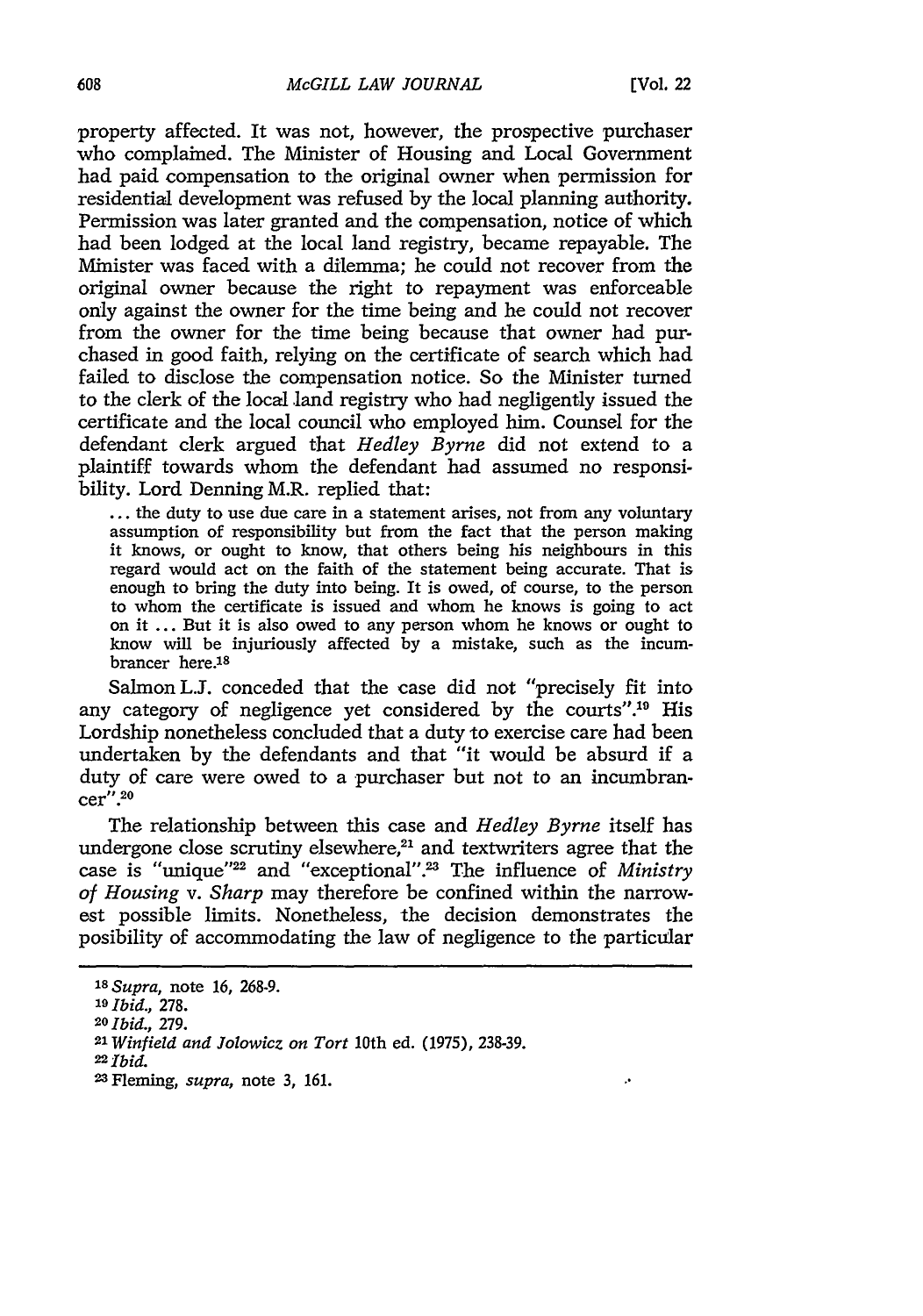liability of government bodies dispensing information and the somewhat oblique use which can be made of *Hedley Byrne.* In *Sharp, older cases such as <i>Herbert v. Pagett*<sup>24</sup> and *Douglass v. Yallop25* were relied upon.26 So used, these cases were treated as authority for a right to sue for economic loss resulting from reliance placed on inaccurate court records.

With the aid of *Hedley Byrne* and without the generous interpretation of that case necessary to support *Ministry of Housing* v. *Sharp* both Canadian and Australian Courts have been able to impose liability on local authorities in a number of recent cases.

A municipal corporation was held liable in *Windsor Motors Ltd v. District of Powell River*<sup>27</sup> for the negligence of its licence inspector who had issued a licence to operate a used car business in a zone in which such use was not permitted. When the error was discovered the plaintiff company was required to move the business elsewhere. The considerable financial loss incurred in the move was claimed against the corporation. Relying on *Hedley Byrne,* the British Columbia Court of Appeal upheld the decision of the trial judge in the plaintiff's favour. *Hedley Byrne* was similarly applied to the negligent issue of building permits in *Gadutsis v. Milne"8* and *Porky Packers Ltd v. Town of The Pas.*<sup>29</sup>

In *Hall v. Canterbury Municipal Council3 °* a developer who had obtained and relied on a development consent, which was later discovered to be null and void, was able to recover damages from the defendant Council for failure to comply with a planning scheme ordinance requiring consultation with the New South Wales State Planning Authority. This decision was applied in *G.J. Knight Holdings Pty Ltd v. Warringah Shire Council<sup>31</sup> in which the plain*tiff had relied on a development consent which was invalid because it purported to allow an impermissible use of the land in question.

**28** [1973] O.R. 503.

**<sup>29</sup>**(1974) 46 D.L.R. (3d) 83; rev'd (1976) 7 N.R. 569.

**<sup>30</sup>**[1974] **1** N.S.W.L.R. 300.

*3'* [1975] 2 N.S.W.L.R. 796.

<sup>24 (1663) 1</sup> Lev. 64.

**<sup>25</sup>**(1759) 2 Burr. 722.

**<sup>26</sup>**[1970] 2 Q.B. 223, 266 *per* Lord Denning M.R.

**<sup>27</sup>**(1969) 4 D.L.R. (3d) 155. In *Couture v. The Queen* (1972) 28 D.L.R. (3d) **301** the right to sue the Canadian Radio-Television Commission for the negligent issue of an invalid cablevision license was acknowledged. The plaintiff's claim was unsuccessful only because of his failure to establish a casual connection between the defendants' reassurances of the validity of the licence and his loss.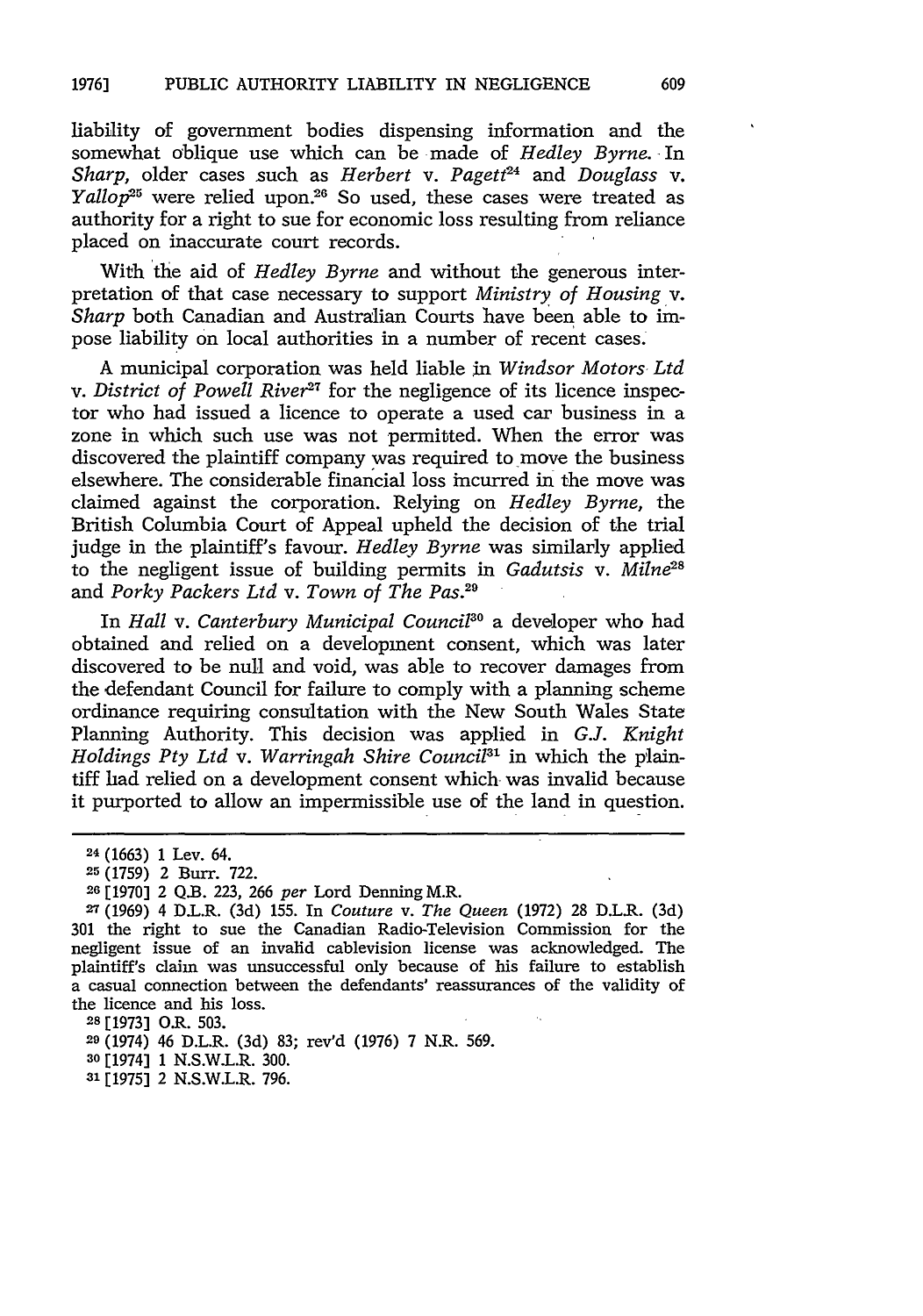While these two cases would seem to be adequately explained by the application of *Hedley Byrne,32* they raise fresh doubts about the decision of the Canadian Supreme Court in *Welbridge Holdings* Ltd v. Metropolitan Corporation of Greater Winnipeg<sup>33</sup> in which a development company sued the defendant corporation in negligence for its alleged carelessness in passing a zoning by-law later declared invalid for procedural irregularities. The building permit issued pursuant to the by-law was revoked and the plaintiff sought to recover the loss sustained in proceeding with the development in reliance on the permit. It was held that its conduct **fell** outside the reach of the law of negligence, because the carelessness of the corporation was committed in the course of its legislative or quasijudicial functions. Although the error complained of was preparatory to the exercise of such functions (a re-zoning hearing), it may not have been necessary to treat the continuing effect of a procedural oversight as part of such exercise. <sup>34</sup>

# 2. Other Government functions

There have been significant developments in areas other than the supply of inaccurate information or misleading advice. In *Dutton v. Bognor Regis U.D.C.35* the defendant Council was held liable for the negligence of its building inspector in the inspection of the foundation of a house on a housing estate in the Council's district. The imposition of a duty of care on a local authority in such circumstances has understandably alarmed officers of such bodies. It heralds a change in the direction of the law to which other courts have already responded. In *Collins v. Haliburton, Kawartha Pine Ridge District Health Unit36* the defendant authority was held liable in negligence for ruining the plaintiff's business by

**36** [1972] 2 O.R. 508.

<sup>&</sup>lt;sup>32</sup> Despite the reference by Yeldham J. to *Ministry of Housing v. Sharp*, *ibid.,* 805.

**<sup>33</sup>**(1972) 22 D.L.R. (3d) 470.

<sup>34</sup>For a critical evaluation of this case see H.L. Molot, "Tort Remedies Against Administrative Tribunals for Economic Loss" in *L.S.U.C. Special Lectures in New Developments in the Law of Torts* (1973), 413, 438-43.

**<sup>35</sup>**[1972] **1** Q.B. 373. For comment on the case, see W. Horton Rogers, *Defective Premises* **-** *The Council will Pay* (1972) 30 Camb.LJ. 211; R. Hamilton (1973) 8 U.B.C. L.Rev. 177; C. Harvey, *Economic Losses in Negligence* (1972) 50 Can.Bar Rev. 580, 609-11; B.V. Slutsky, *The Liability of Public Authorities for Negligence: Recent Canadian Developments* (1973) 36 M.L.R. 656.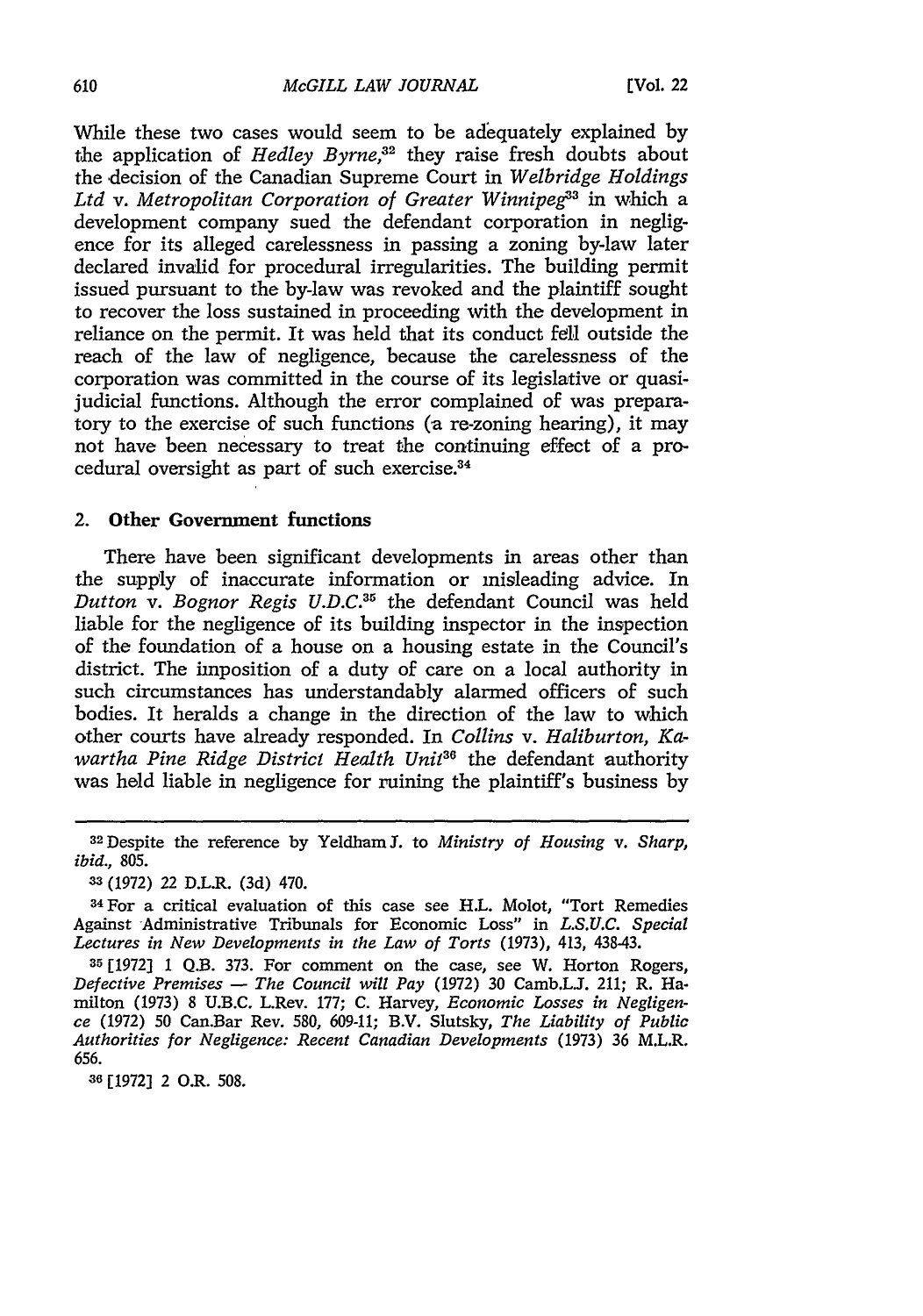acting with undue haste in issuing a notice to cease his processing and packaging of chicken offal on the ground that it was an offensive trade. Donohue J. in the, Ontario Supreme Court referred to *Dutton's* case as pointing the way to a remedy for the plaintiff.<sup>37</sup>

The *Collins* judgment, however, has met with some criticism<sup>38</sup> and in the recent decision of *McCrea v. Corporation of City of White Rock"9* a note of caution is sounded with regard to the *Dutton* case. Alterations had been carried out to a building subsequently occupied by the plaintiffs. The roof collapsed because of defective work which, had it been discovered by the corporation's building inspector at the appropriate time, would have been condemned. The corporation argued that it was not customary to inspect except at the request of the contractor and no such request had been made. *Dutton* was distinguished on the grounds that, whereas a negligent inspection had taken place in that case, no inspection had taken place in *McCrea.<sup>40</sup>* Furthermore, serious doubts were cast on whether *Dutton* should be followed in Canada at all.<sup>41</sup>

While the English Court of Appeal has led the expansion of liability in negligence into local government, the House of Lords has made a significant contribution in one of the main fields of central governmental responsibility: the administration **of** corrective institutions. Prior to 1970, decisions on the responsibilities of prison authorities were sparse and uncertain. As to the safety of the prisoners themselves, injuries sustained while doing prison work were held to fall outside industrial legislation<sup>42</sup> and outside the common law duty between master and servant.43 Later cases did concede a duty not to subject prisoners unreasonably to undue risk of injury, $44$  even at the hands of fellow prisoners. $45$  Quite

*infra,* note 147. *<sup>4</sup> <sup>2</sup> Bullin v. Prison Commissioners* [1957] 1 W.L.R. 1186; *Hall v. Whatmore* [1961] V.R. 225.

*4 Gibson v. Young* (1899) 21 L.R. 7 (N.S.W.); *Morgan v. A.G. of New Zealand* [1965] N.Z.L.R. 134. *44 Quinn v. Hill* [1957] V.R. 439; *Hall v. Whatmore, supra,* note 42; *Morgan*

v. *A.G. of New Zealand, ibid.; Howard v. Jarvis* (1958) 98 C.L.R. 177. *Cf. U.S.* v. *Muniz,* 374 U.S. **150** (1962).

*45 Ellis v. Home Office* [1953] 2 All E.R. 149; *D'Arcy v. Prison Commissioners, The Times,* Nov. 17, 1955; and since the *Dorset Yatch Co.* case itself: *Dixon*

*<sup>37</sup>Ibid., 513.*

*<sup>38</sup>E.g.,* Slutsky, *supra,* note 35, 660.

**<sup>39</sup>** [1975] 2 W.W.R. 593.

*<sup>40</sup>Ibid.,* **597** *per* Maclean **J.A.;** 609 *per* Robertson l.A.; 621 *per* Seaton **l.A.**

*<sup>41</sup> Ibid.,* 599-604 *per* Robertson **JA.** But the majority of the Supreme Court of Canada referred to *Dutton* without disapproval in *O'Rourke v. Schact,*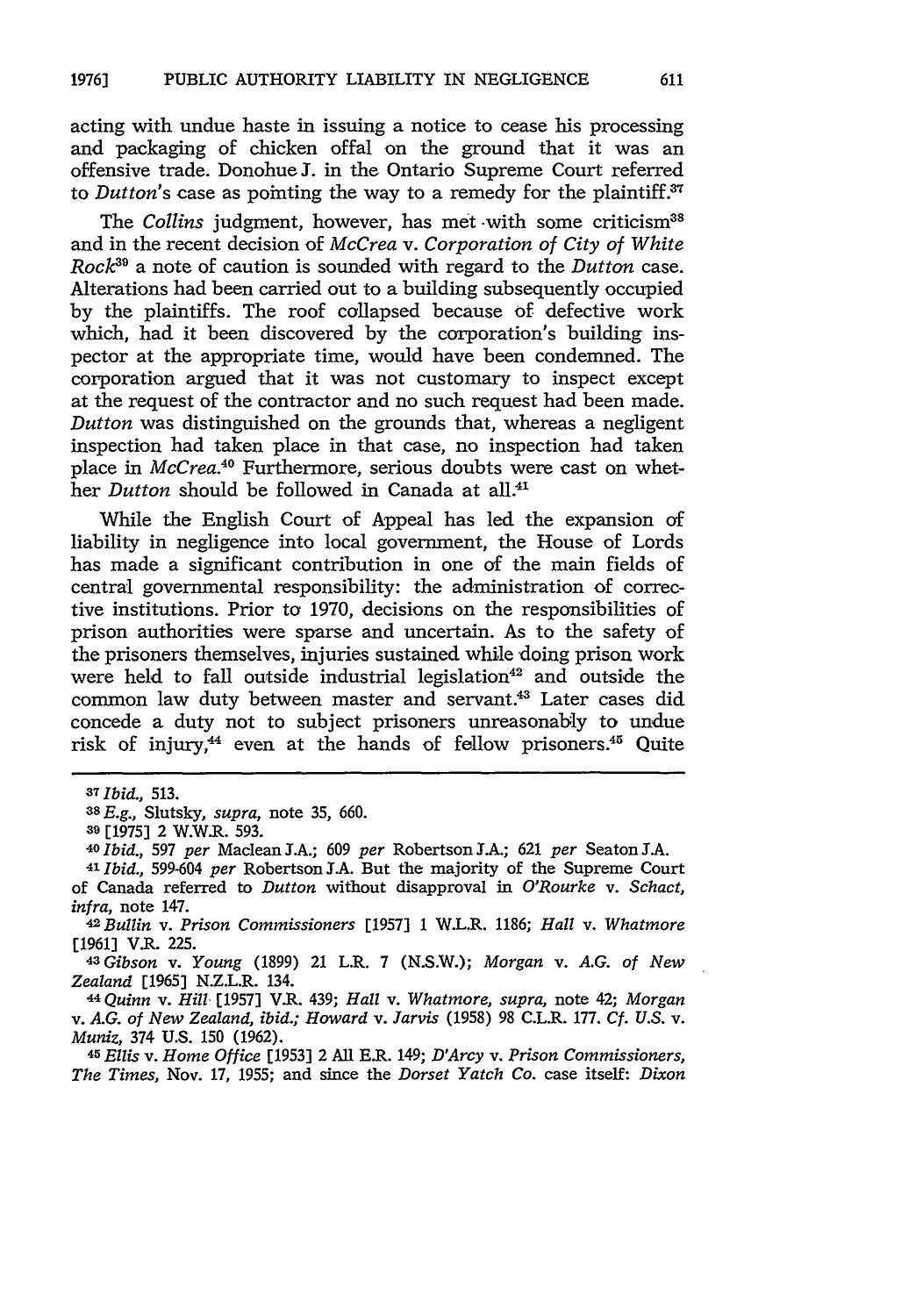separate was the duty to individual members of the public to prevent the escape (or release) of prisoners likely to do harm once out of custody. While courts were ready to admit the existence of such a duty,<sup>46</sup> they were equally ready to hold that in the particular case the prisoner's record did not support a conclusion that it was reasonably foreseeable that he would do any harm of the sort that was inflicted.<sup>47</sup> In only one case (an English County Court decision) were the prison authorities actually held liable to the owner of a lorry damaged while being used by a boy who had escaped from the defendants' Borstal.<sup>48</sup>

Then came *Home Office v. Dorset Yatch Co. Ltd.<sup>49</sup> Seven Borstal* boys escaped from an island where they had been working under the control and supervision of three prison officers. The boys caused a yacht to collide with the *Silver Mist,* a motor yacht owned by the plaintiff. They then boarded her, cast her adrift and caused considerable damage to her and her contents. Both the Court of Appeal<sup>50</sup> and, by a majority of four to one, the House of Lords<sup>51</sup> held that a duty was owed to the plaintiffs to take reasonable care to prevent Borstal trainees from escaping from custody although their Lordships emphasized the physical proximity of the property damaged and the place of escape. Damage to the plaintiffs' property was "a manifest and obvious risk"<sup>52</sup> and the property was "situate in the vicinity of the place of detention".<sup>53</sup>

These recent cases are sufficient in number and importance to prompt an investigation of particular problems that are likely to be encountered in the application of the law of negligence to govermment functions. The devices adopted to meet these problems may be producing a distinctive branch of the law of negligence.

**<sup>53</sup>***Ibid.,* 1070-71 *per* Lord Diplock.

*v. Western Australia* [1974] W.A.R. 65. *Contra, Keatings v. Secretary of State for Scotland* [1961] S.L.T. 63, discussed in Hogg, *supra,* note 1, 70-71.

**<sup>40</sup>***Williams v. State of New York,* 127 **N.E.** 2d 545 (1955); *Thorn & Rowe v. Western Australia* [1964] W.A.R. 147.

**<sup>47</sup>A** similar reason was given for defeating the plaintiff's claim in *Ellis* v. *Home Office, supra,* note 45.

*<sup>48</sup> Greenwell v. Prison Commissioners* (1951) **101 LJ.** 486; also noted in (1952) 68 L.Q.R. 18.

**<sup>49</sup>** [1970] A.C. 1004.

**<sup>50</sup>** [1969] 2 Q.B. 412.

*<sup>51</sup> Supra,* note 49.

*<sup>52</sup>Ibid.,* 1035 *per* Lord Morris of Borth-y-Gest.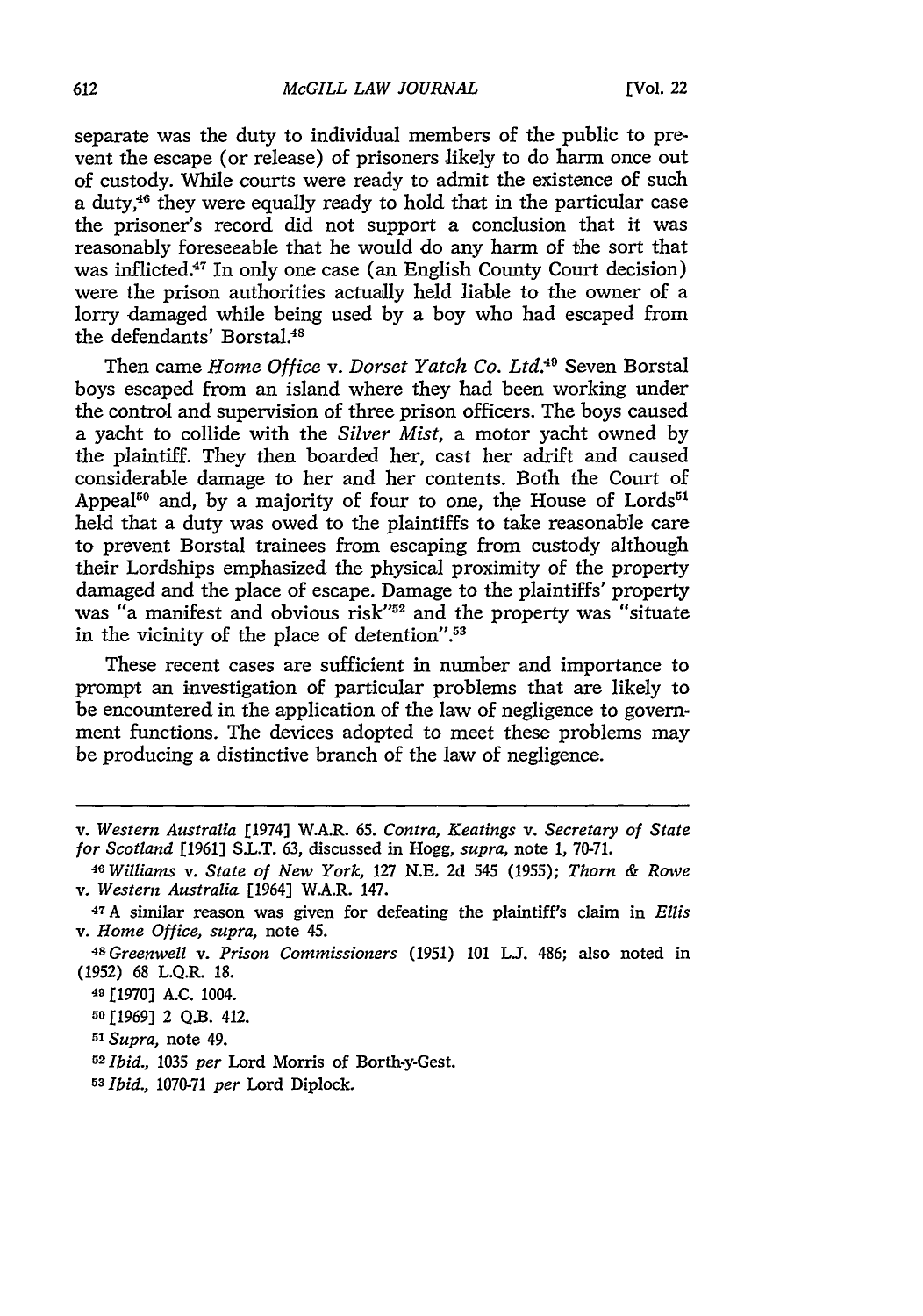### **II. ADMINISTRATIVE DISCRETION AND LIABILITY IN NEGLIGENCE**

#### **1. Planning and operational levels of government**

It has been said that all power is discretionary,<sup> $54$ </sup> that is, no duty is owed. In this sense the exercise of governmental powers is not subject to the law of negligence. There are, however, many cases in which public authorities exercising governmental responsibility have been held liable in negligence, and defendants relying on statutory authority are protected from liability only in the absence of negligence.<sup>55</sup> However, the word "discretionary" is used in a narrower sense which includes a "privilege to be negligent". For example, the United States *Federal Tort Claims Act* of 1946 exempts the Government from claims based on "the exercise or performance or the failure to exercise or perform a discretionary function or duty on the part of a federal agency or an employee of the Government...".<sup>56</sup>

In an attempt to explain this exception, the United States Supreme Court distinguished between the "planning" and "operational" level of government.<sup>57</sup> Elaborating on this, Professor Davis comments:

When the President or a cabinet officer, pursuant to a proper delegation decides that justice or wisdom calls for a particular course of action, a court may well be bound by the determination in the same way that it is bound by legislation. The court thus may properly refrain from inquiring whether the action was negligent, for even if the court deems itself competent to inquire, the power may be committed to the officer to act unwisely or mistakenly or even negligently.<sup>58</sup>

Shortly after he adds:

Perhaps the line is not between those who plan and those who operate (for all do some planning), nor between those who exercise discretion and those who do not (for all do), nor between high-salaried and lowsalaried employees (for the government should be liable for negligence of a cabinet officer driving a government car on government business), nor between manual and mental workers, nor between those who affect economic interests and those who affect physical results. The line must

*57Dalehite v. United States,* 346 U.S. 15, 42 (1953). 58K.C. Davis, *Tort Liability of Governmental Units* (1956) 40 Minn.L.Rev. **751,** 799-800.

<sup>54</sup> B. Schwarz and H.W.R. Wade, *Legal Control of Government* (1972), 188. *55Vaughan v. Taff Vale Ry* (1860) 5 H. & N. 679; *Hammersmith Ry* v. *Brand* (1869) L.R. 4 H.L. 171; *Manchester Corporation v. Farnworth* [1930] A.C. 171; *Benning v. Wong* (1969) 43 A.LJ.R. 467. 56 U.S.C.A. para.2680(a).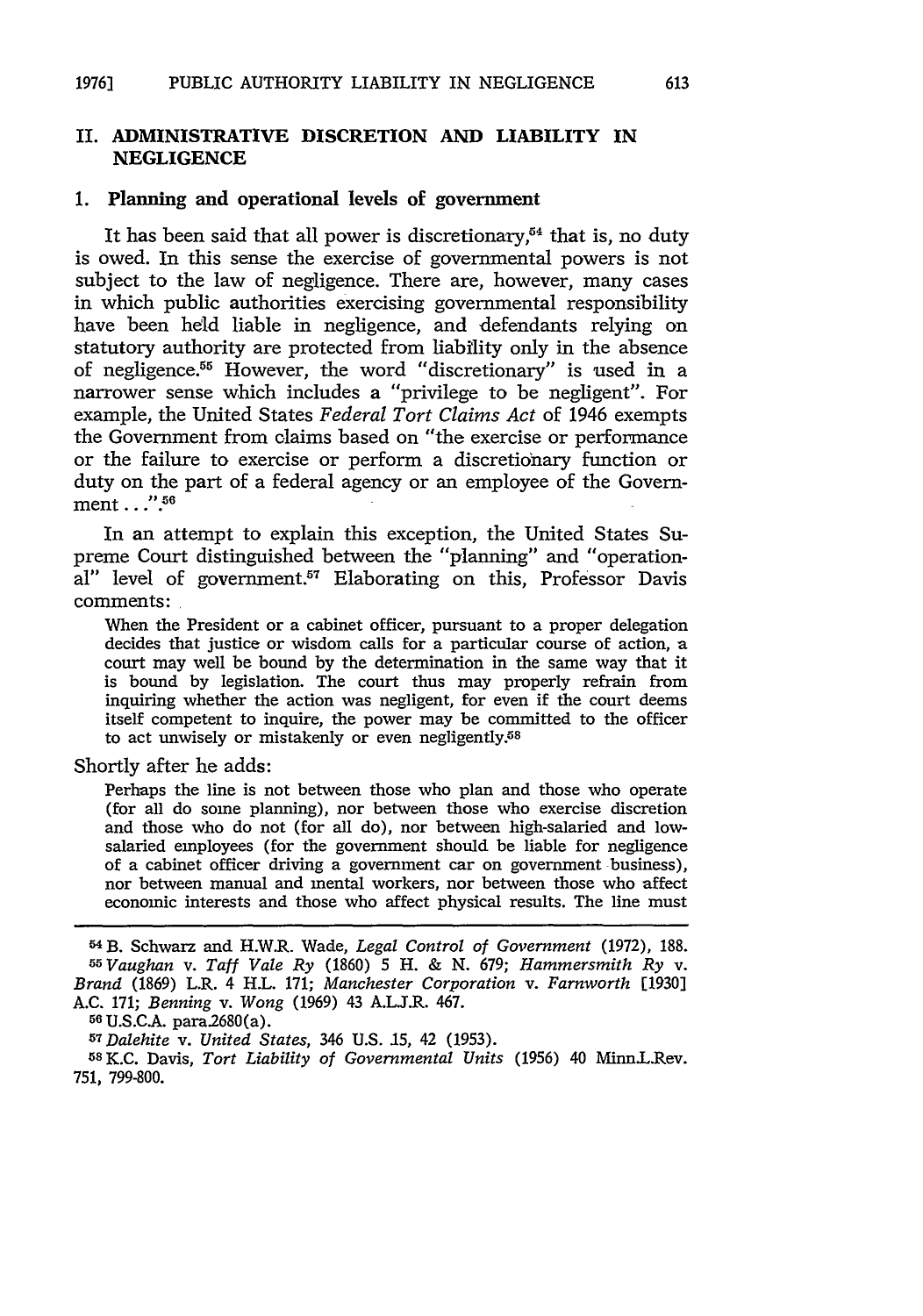be located on the basis of a judgment about the propriety of making adjustments through the medium of damage suits.<sup>59</sup>

The view that it is the court's responsibility to see that the application of the law of negligence does not impede the exercise of legislative and administrative freedom has also been advocated by Professor Hogg. Referring to an administrative decision to establish a hospital, he observes that such a decision

**...** depends upon a whole host of considerations. Some of these are highly technical, others are political. Of the latter, the crucial question may be whether and to what extent scarce governmental resources can be made available in priority to other projects. No court is in as good a position to reach such a complex judgment as the appropriate government officials.60

While other common law jurisdictions do not share its legislative basis, the planning/operational distinction has been promoted as "a good and, indeed, an inevitable limitation which must be accepted in every legal system".<sup>61</sup>

Laskin J., in *Welbridge Holdings Ltd v. Metropolitan Corporation of Greater Winnipeg62* applied the distinction:

A municipality at what may be called the operating level is different in kind from the same municipality at the legislative or quasi-judicial level where it is exercising discretionary statutory authority. On exercising such authority, a municipality (no less than a provincial Legislature or the Parliament of Canada) may act beyond its powers in the ultimate view of the Court, albeit it acted on the advice of counsel. It would be incredible to say in such circumstances that it owed a duty of care giving rise to liability in damages for its breach.63

While the transition of the distinction across the United States/ Canada border ought to be welcomed, it is doubtful whether the most appropriate set of facts were chosen for its introduction.<sup>64</sup> The omission on the part of the defendant corporation to consult interested parties in the re-zoning process may well have taken place at the planning *stage* but could hardly be said to be part of the planning *function,* that is, of any real exercise of discretion in the sense discussed below.

A better example of its use is the later case of *Berryland Canning Co. Ltd v. The Queen*<sup>65</sup> in which the reasoning in *Welbridge Holdings* 

*<sup>59</sup>Ibid.*

*GO Hogg, supra,* note **1,** 86.

**<sup>61</sup>**W. Friedmann, *Law in a Changing Society* (1959), 389.

*62Supra,* note 33.

**6** (1972) 22 D.L.R. (3d) 470, 478.

**<sup>64</sup>***Cf. supra,* note 34.

**<sup>65</sup>**(1974) 44 D.L.R. (3d) 568.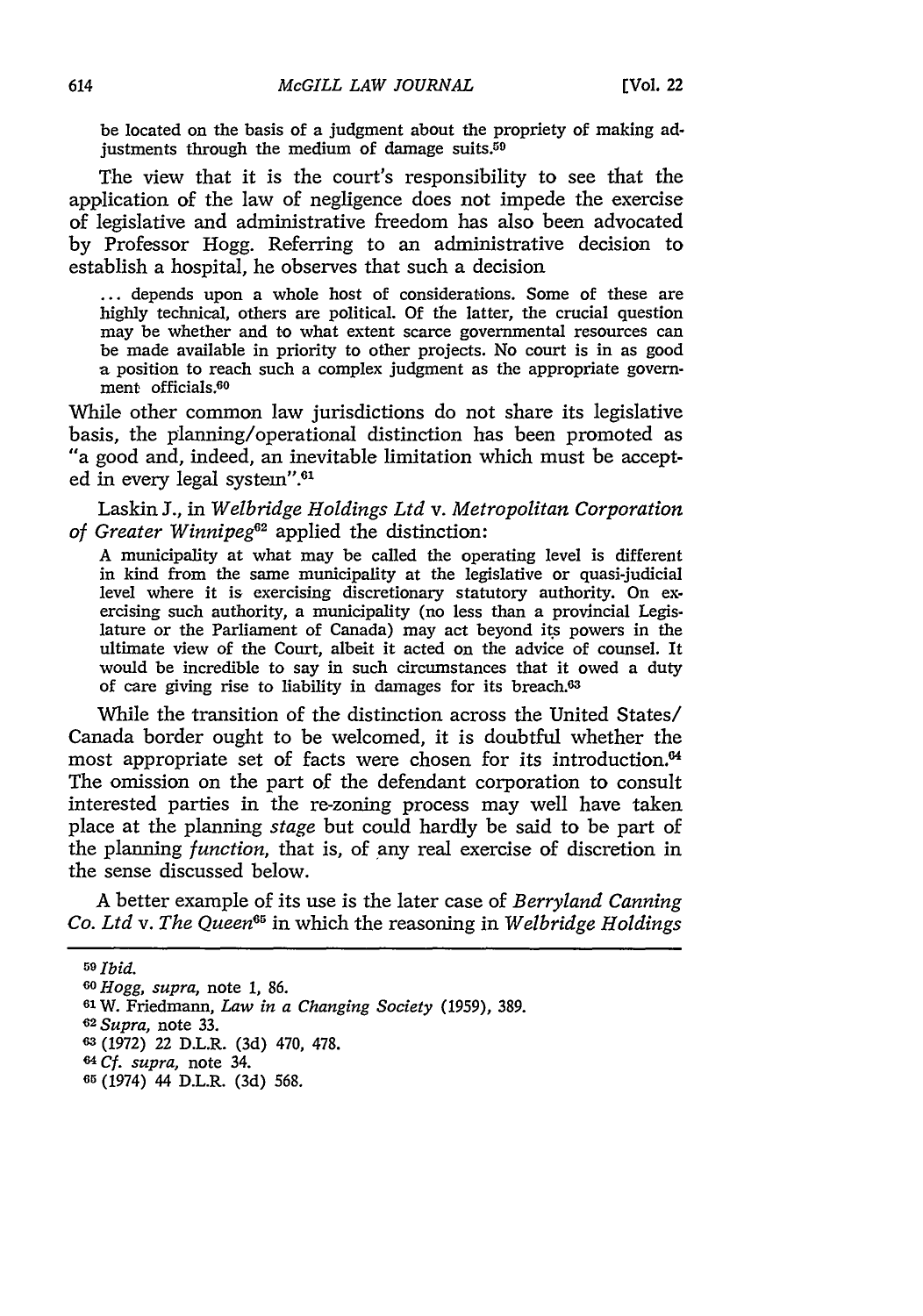was applied to a more appropriate set of facts. In that case, Heald **1.** refused to apply the law of negligence to a decision by the Department of National Health to phase out an artificial sweetener used in canned foods produced by the plaintiffs. But the difficulty of distinguishing between what is "planning" and what is "operational" must not be underestimated. This difficulty is well illustrated by the *Dalehite* case from which the distinction is drawn." Sulphur and ammonium nitrate fertilizer about to be shipped as part of the American foreign aid programme exploded on board ships docked in the port of Texas City. Five hundred and sixty people were killed; another three thousand were injured. Majority and minority agreed that administrative discretion was beyond the reach of an action in damages, but their opinions differed widely on where the resulting protection began. The majority were of the opinion that:

**...** [the] decisions held culpable were all responsibly made at a planning rather than operational level and involved considerations more or less important to the practicability of the Government's fertilizer program.<sup>67</sup>

Mr Justice Jackson, delivering the dissenting judgment, denied that liability in this case would make the discretion of executives and administrators "timid and restrained".<sup>68</sup>

The common sense of the matter is that a policy adopted in the exercise of an immune discretion was carried out carelessly by those in charge of detail. We cannot agree that all the way down the line there is immunity for 'every balancing of care against cost, of safety against production, of warning against silence.<sup>69</sup>

Seventeen years later the problem remained unresolved. In Professor Davis's words:

What the law of the discretionary function exception most needs at this point is a formulation to help the courts in their difficult task of locating the line between liability and immunity .... The case law under that distinction is moving too far away from the purposes of the immunity. Decisions near the borderline should be based on those purposes. Courts should impose liability on the government except when doing so will allocate power to the courts that is better left with the administrators.70

He goes on to commend the decision in *Johnson v. State of California, <sup>1</sup>*in which negligence was alleged on the part of the State

*OGSupra,* note **57.**

**<sup>67</sup>***Ibid.,* 42.

**<sup>68</sup>***Ibid.,* 58.

*<sup>09</sup>Ibid.*

**<sup>70</sup>** K.C. Davis, *Administrative Law Treatise* **(1970** Supplement), 846. *7'* 69 Cal.2d 782, 447 **P.2d 352** (1968).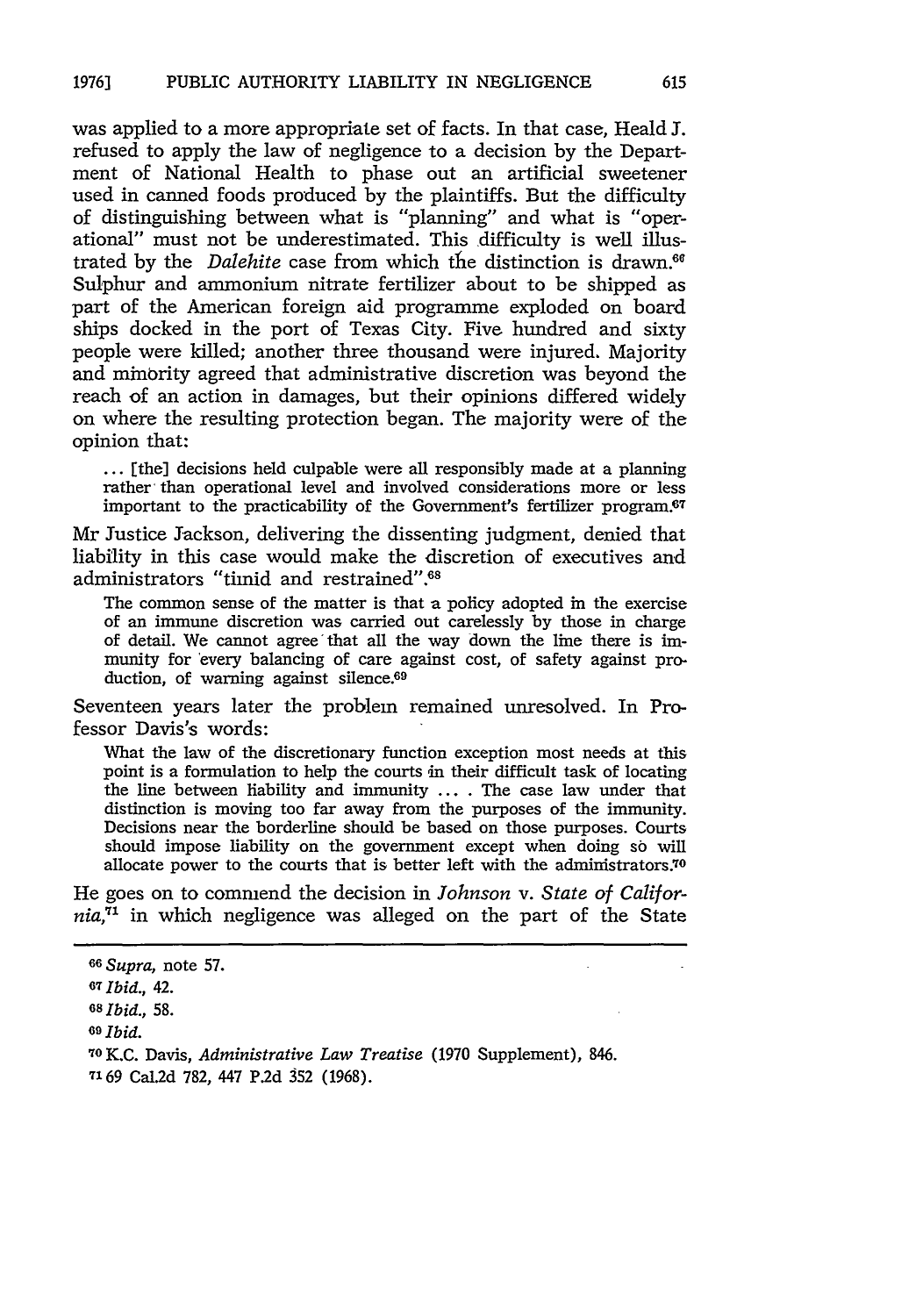Youth Authority for allowing Mr and Mrs Johnson to adopt a **16** year-old boy without warning them of his "homicidal tendencies" which later led to an assault on Mrs Johnson. The problems raised in that case paralleled those in the *Dorset Yacht* Co. case;<sup>72</sup> a decision had to be made on whether or not the alleged negligence occurred at the "level of governmental decisions calling for judicial restraint"73 The basic policy involved in formulating penal and parole practices (even in a decision to release a particular prisoner or other detainee) was acknowledged as falling outside the proper sphere of judicial control.<sup>74</sup> But neither carelessness in allowing the escape of the Borstal boys, nor failure to warn of homicidal tendencies, could be so regarded. The State Youth Authority in *Johnson* was therefore held liable.

Once an official reaches the decision to parole to a given family **...** the determination as to whether to warn the foster parents of latent dangers facing them presents no such reasons for immunity; to the extent that a parole officer consciously considers pros and cons in deciding what information, if any, should be given he makes such a determination at the lowest ministerial rung of official action. Judicial abstinence from ruling upon whether negligence contributed to this decision would therefore **be** unjustified.<sup>75</sup>

The decision recognizes that in cases not clearly on one side of the line nor the other it may be relevant to show that the employee "actually reached a considered decision knowingly and deliberately encountering the risks that give rise to plaintiff's complaint".<sup>76</sup> It may well be helpful, especially in those cases in which the planning/ operational distinction is unclear, to insist that there must have been a "real" exercise of discretion **by** way of a considered choice between possible courses of action before such discretion can be relied upon as a basis of immunity from civil action.

This device did not meet with Lord Reid's approval in the *Dorset Yacht Co.* case. Responding to the argument that there would have been no liability had the Borstal boys been deliberately released, his Lordship stated:

Presumably when trainees are released either temporarily or permanently some care is taken to see that there is no need for them to resort to crime to get food or transport. **I** could not imagine any more

*<sup>73</sup> Supra,* note **71, 797.**

**<sup>72</sup>These** two cases are compared in Ganz, *supra,* note **9, 89-91.**

**<sup>74</sup>***bid.,* **795-7; [1970] A.C.** 1004, **<sup>1037</sup>***per* Lord Morris; **1068-69** *per* Lord Diplock. *<sup>75</sup> Supra,* note **71, 795-96.**

<sup>76</sup>tbid., *794,* **fn.8.**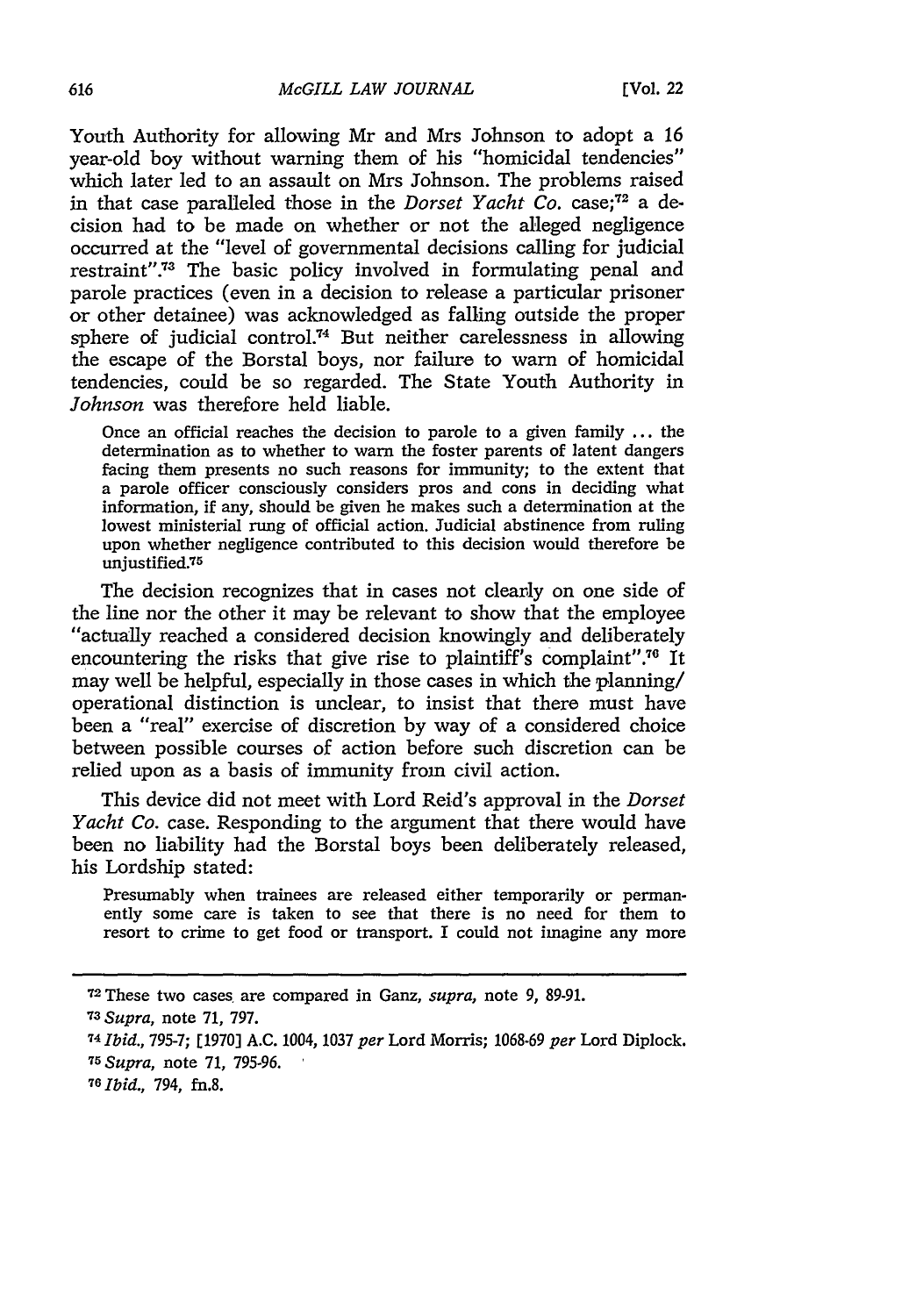unreasonable exercise of discretion than to release trainees on an island in the middle of the night without making provision for their welfare.<sup>77</sup> Since the decision to release would not be taken at "the lowest ministerial rung of official action",<sup>78</sup> Lord Reid either places a limit on the protection of discretionary action in the borderline area between planning and operational levels, or goes further and contemplates an ultimate limit on discretion even at the planning level. An earlier statement in his judgment suggests that it may be the latter:

There could ... be liability if the person entrusted with discretion either unreasonably failed to carry out his duty to consider the matter or reached a conclusion so unreasonable as again to show failure to do his duty.<sup>79</sup>

Such uncertainty is inevitable given that the "planning/operational" distinction as such has been almost entirely ignored by Commonwealth courts.<sup>80</sup>

# 2. Nonfeasance

The need to insulate administrative discretion from the law of negligence has certainly not eluded Commonwealth courts. However, their solution has been far less satisfactory than that adopted by the courts of the United States. Rather than attempt to formulate a basic rule peculiarly appropriate to public responsibility they have resorted to the much abused and often unintelligible distinction between misfeasance and nonfeasance. *East Suffolk Rivers Catchment Board v. Kent*<sup>81</sup> has been responsible for elevating the concept of nonfeasance, as it applies to public authorities, to its present level of importance. The defendant Board, in charge of the maintenance of banks and drainage works on rivers in its area, took one hundred and sixty-four days to repair a breach caused by flooding. Reasonably efficient work would have achieved the same result in fourteen days. The plaintiff sought to recover damages for the harm done by salt water to his pastures during the additional one hundred and fifty days, harm which could have been avoided with the exercise of reasonable care and skill. The House of Lords, by a majority of four to one, ${}^{82}$  held the Board not liable. It had only a

**<sup>77</sup>***Supra,* note 49, 1031 *per* Lord Reid. *<sup>7</sup> <sup>8</sup>Supra,* note 71, 795-96.

*<sup>79</sup>Supra,* note 49.

**s0** See Ganz, *supra,* note **0,** 91. The exception is *Welbridge Holdings Ltd* v. *Metropolitan Corporation of Greater Winnipeg, supra,* notes 33-4 and 62-4. *<sup>8</sup> l Supra,* note 2.

**<sup>82</sup>***Ibid.,* Lord Atkin (dissenting).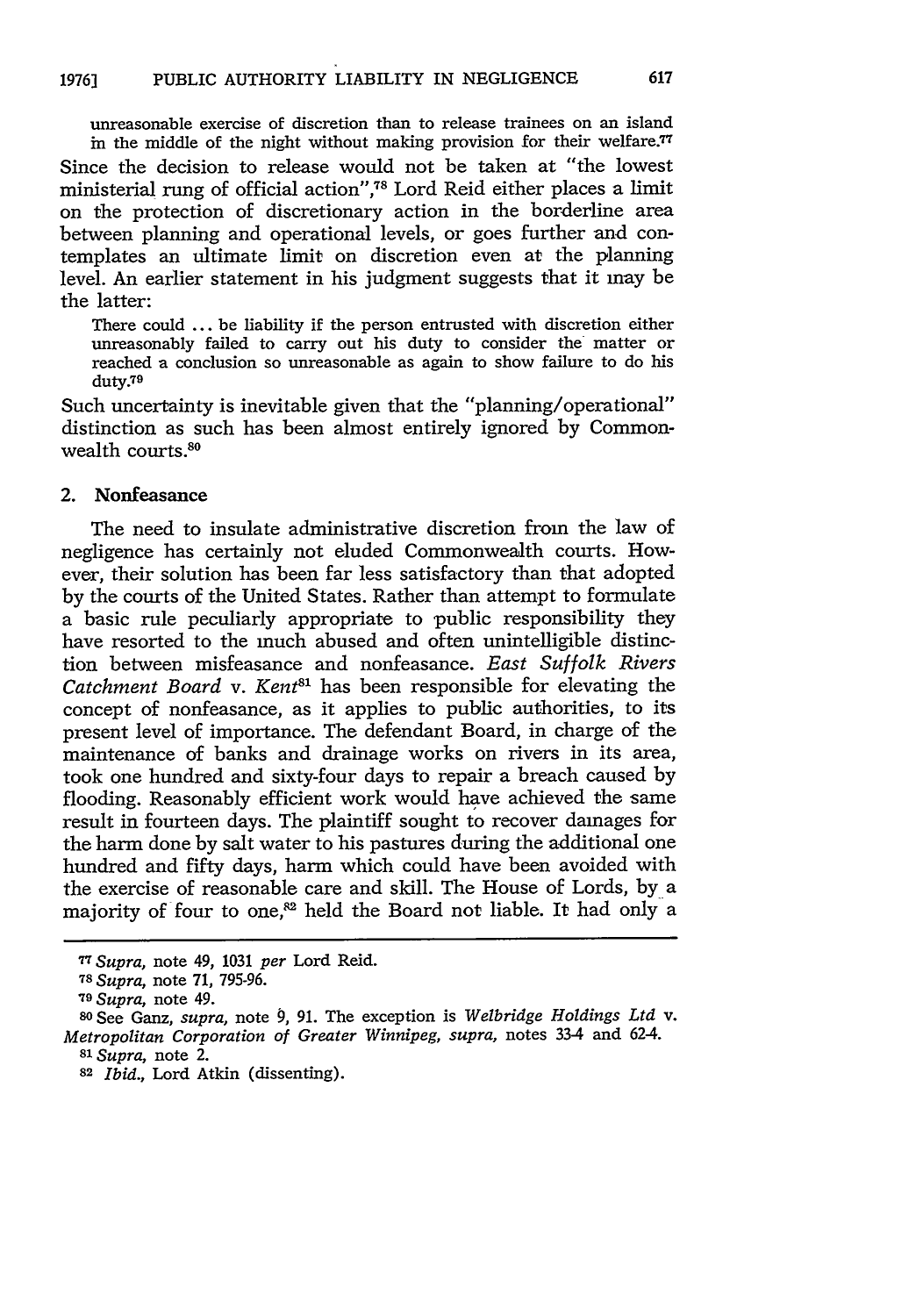satutory *power* and not a *duty* to act; its intervention had not aggravated damage which had been caused **by** the flood-waters; and in the case of a local board, special account had to be taken of the limitations imposed **by** inadequate staff, equipment and financial resources.83

This resort to considerations of public policy was really unjustified given the facts of the case. No evidence was brought **by** the Board to show that its initial choice of method was prompted **by** a penury of resources. Lord Thankerton's reference to the allocation of the Board's resources was purely speculative:

**...** [ilt may be that in its judgment it is necessary to use its skilled staff in mending other breaches; it may be that the outlay involved in making a good **job** of one particular repair is more than its limited finances would permit.<sup>84</sup>

Lord Romer referred to a selection of methods **by** the Board "in the exercise of discretion", $85$  but there is no suggestion in the statement of facts of any considered choice between possible courses of action.<sup>86</sup> In fact, Lord Romer was moved to describe the attempt to fill up the breach, **by** throwing bags of **clay** into it, as "quite ridiculous".<sup>87</sup> In itself, such conduct could be the result of a serious error in the planning stage leading to "a conclusion so unreasonable as to show failure to do [one's] duty".<sup>88</sup> But this analysis has difficulties of its own; the planning/operational distinction provides a more satisfactory method of exposing the weaknesses in the *East Suffolk* judgments.

It is doubtful whether the choice of method to stop the breach in the river bank was more than an operational decision; the planning stage was complete when the Board decided to intervene. **If** the decision to resort to ineffective means involved no "real" exercise of discretion, the courts are fully justified in intervening to determine liability for a mishandled emergency.<sup>89</sup> Although a decision to take no action will escape such adjudication, the argument, that liability for "taking a chance" but failing is an

*<sup>83</sup>Ibid.,* **86** *per* Viscount Simon **L.C.; 96** *per* Lord Thankerton; **106** *per* Lord Peter. *Cf. supra,* note 2.

*<sup>84</sup>Supra,* note 2, **86.** *<sup>85</sup>Ibid.,* 102. **<sup>86</sup>***Cf. supra,* note 49, **1031.** *<sup>8</sup> <sup>7</sup>Supra,* note 2, **99. <sup>88</sup>***Cf. supra,* note 49, *per* Lord Reid.

**<sup>89</sup>***Cf.* Davis, *supra,* note **58.**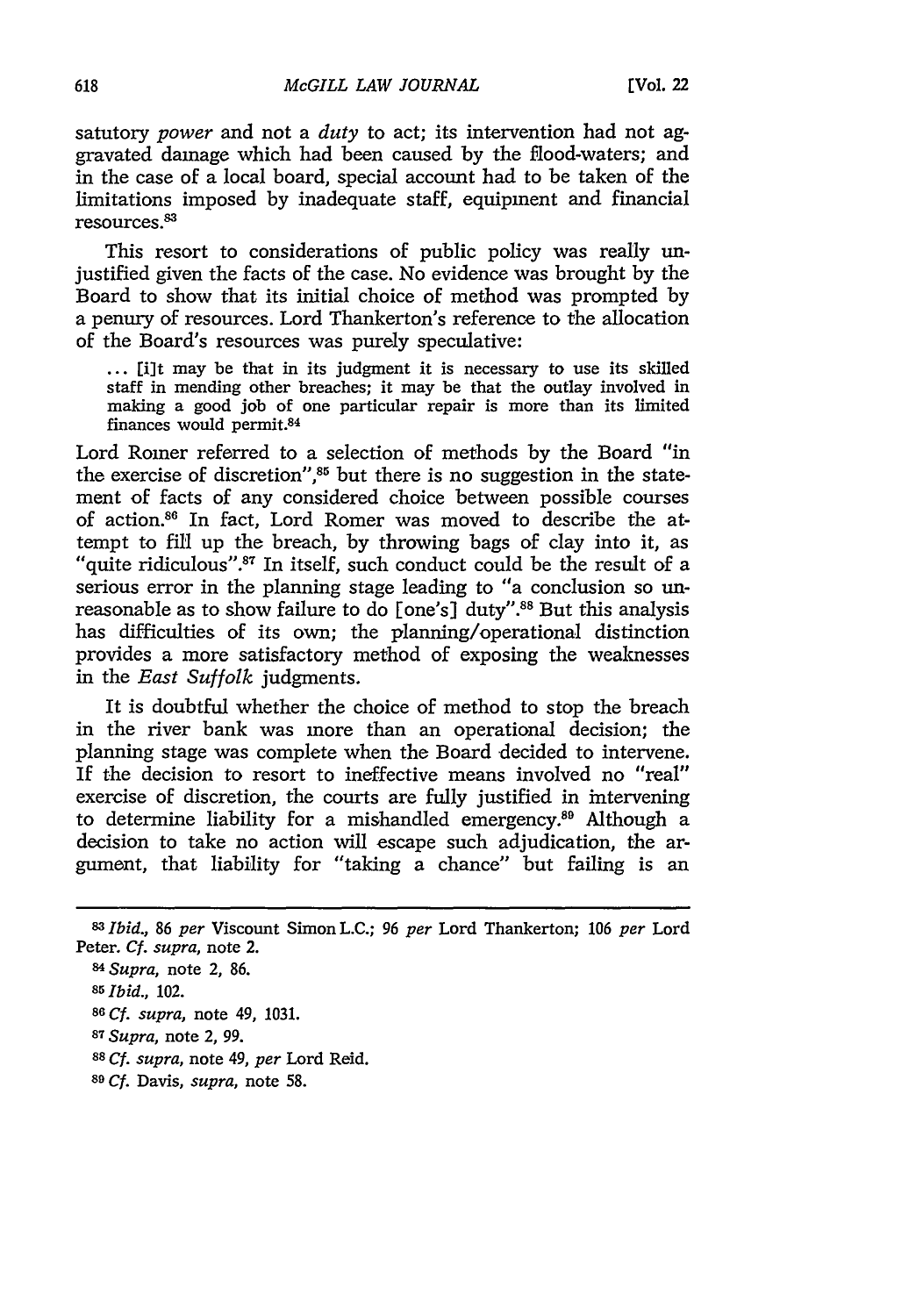invitation to take no action at all,<sup>90</sup> is not unanswerable. Persistent refusal to take action will not go unchallenged; maladministration will ultimately be judged by a higher administrative authority or the electorate itself. In addition, a deliberate refusal to act, in the interest of self-protection, may well be construed as an exercise of discretion in bad faith, thus exposing the authority to liability of another kind.<sup>91</sup>

#### a) *Causation*

Considerable reliance was placed in the *East Suffolk* case<sup>92</sup> on the decision in *Sheppard* v. *Glossop Corporation*.<sup>93</sup> In the latter, the defendant corporation, as an economy measure, had ordered its gas street lamps to be extinguished at 9 p.m. The plaintiff was injured when he fell over a wall having lost his way in the dark after the lamps had been put out. The two cases can be distinguished: a decision not to light is clearly an exercise of discretion; ineffectual attempts at mending the breach in *East Suffolk* is negligent performance of a task upon which the Board, in its discretion, .had *already* decided to embark. **If** an analogy could be found in *Sheppard v. Glossop Corporation,* it would be negligence in lighting<sup>94</sup> rather than not lighting.<sup>95</sup>

The refusal by the majority in *East Suffolk* to accept this distinction is partly explained by what Lord Thankerton described as the "only real question"<sup>96</sup> in the case, namely that of causation. In *Sheppard v. Glossop Corporation"* Scrutton L.J. had not only distinguished between negligence in lighting and failure to light, but also between negligence in lighting and failure to light "dangers which they *[i.e.* the defendant corporation] have not themselves

**<sup>23</sup>[1921] 3** K.B. **132.** 04 Which was not what occurred in that case. See *ibid.,* 149 *per* Scrutton **L.** *95 Cf.* Lord Atkin (dissenting) in the *East Sufflok* case *supra,* note 2, 90. *N Ibid.,* 96.

*<sup>97</sup> Supra,* note **93.**

**<sup>90</sup>**An argument used by both Lord Romer and Lord Porter in the *East Suffolk* case. See *supra,* note 2, 98-9 and 106 respectively. See also Hogg, *supra,* note 1, 90.

*<sup>91</sup> E.g.,* the action based on "misfeasance in a public office". *Roncarelli v. Duplessis* (1959) 16 D.L.R. (2d) 689; *Farrington v. Thomson and Bridgland* (1959) V.R. 286. These, and other relevant cases, are discussed in Hogg, *supra,* note 1, 81-85 and by B.C. Gould, *Damages as a Remedy in Administrative Law* (1972) 5 N.Z.U.L.R. 105, 112-22.

*<sup>9</sup> 2 Supra,* note 2, 87 *per* Viscount Simon L.C.; 99-100 *per* Lord Romer, **105** *per* Lord Porter.<br><sup>93</sup> [1921] 3 K.B. 132.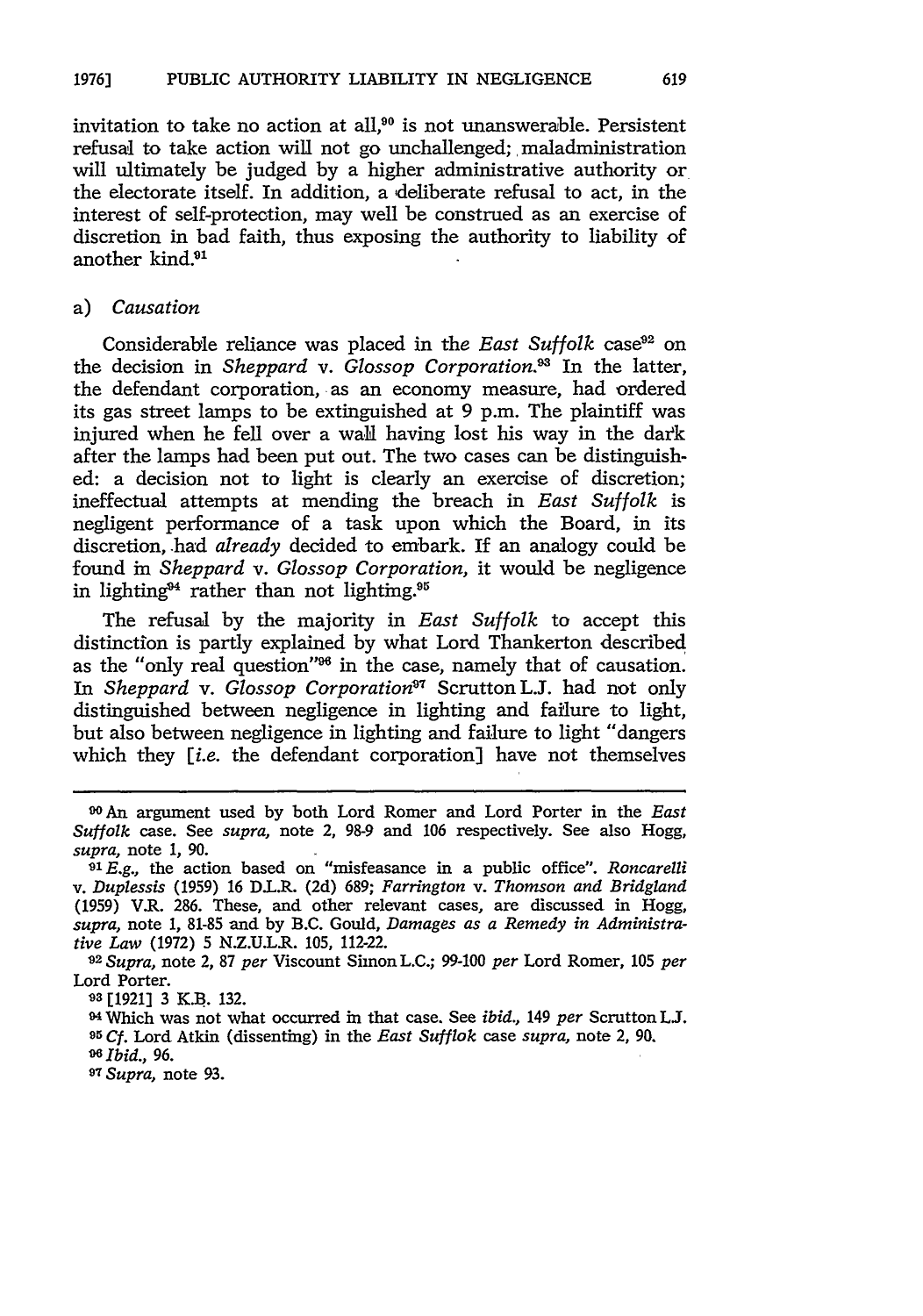created". 98 In *East Suffolk* the flooding was caused by the sudden rise in the tide and gale force winds. The plaintiff would have sustained the damage whether the defendant Board had intervened (as it did) or not. Since the Board was under no duty to intervene, the negligence of its servants was not the "cause" of the plaintiff's injury.

Determining the effective legal cause of an injury, which has more than one cause in fact, is not an easy task, especially when the causes in fact are independent in origin and time. Professor Fleming has nonetheless put forward as a "modest proposal" the suggestion that:

... where the additional or alternative cause is of innocent origin, it should be taken into account, if not for the purpose of eliminating the causal relevance of the other (guilty) factor, at all events of reducing the recoverable loss. <sup>9</sup>

The causation argument of the majority in *East Suffolk* is consistent with this suggestion. It was this same argument that was relied upon by the High Court of Australia in *The Administration of the Territory of Papua and New Guinea v. Leahy.100* Referring to the failure of the administration's officers to do more than they did towards eradicating the ticks from the plaintiff's cattle-grazing properly, Kitto J. endorsed the conclusion in the court below that the cause of the continued tick infestation was the ticks, not negligence on the part of the administration.<sup>101</sup>

However, the very fact that the majority of their Lordships in *East Suffolk* were prepared to surrender so easily to general principles of causation exposes an inconsistency in their approach to the case as a whole. In the discussion of the nature of the duty owed by the defendant Board, importance was attached to factors such a manpower and financial resources<sup>102</sup> which are peculiarly relevant to the determination of the liability of public authorities. Yet no corresponding adjustment was forthcoming in disposing of the question of causation. There may be justification for discounting the culpable act of a private individual as causally irrelevant to consequences which were, in any case, bound to occur through natural forces. There is no corresponding justification in the case

**<sup>98</sup>***Ibid.,* 150. *<sup>99</sup>Fleming, supra,* note 3, 172. **100** (1961) 105 C.L.R. No.6. *<sup>101</sup>Ibid., 21.* **10** See *supra,* note 83.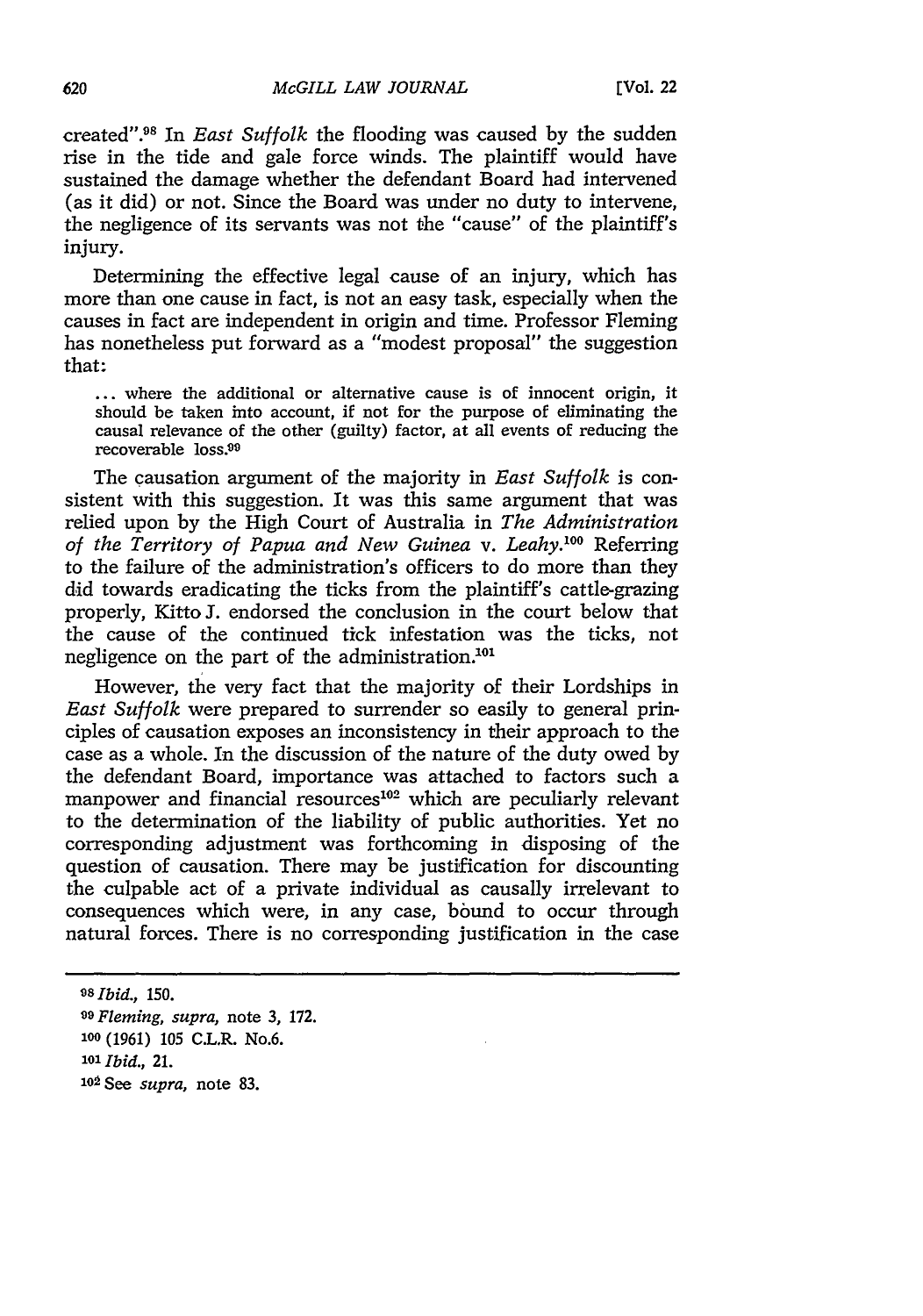of a public authority, an essential function of which is the manipulation and control of such natural forces.<sup>103</sup>

It was this concept of "control" which appealed to Lord Denning M.R. and Sachs L.J. as a means of establishing a duty on the local council in *Dutton v. Bognor Regis U.D.C.,1 ' <sup>4</sup>*in which the defendant council was held responsible for the results of subsidence not of its own creation. However, the control concept is an unconvincing basis on which to distinguish the two cases,  $105$  for if this element of control explained the duty of the council in the conduct of its buildings inspection functions, it may equally be used to suggest that the defendant should have been liable in *East Suffolk.* This does not mean that the cases cannot be distinguished. *Dutton's* case and others in which liability has been based on negligent inspection<sup>106</sup> do not share with *East Suffolk* the difficulty created by the causation rule. They were all cases in which the existing danger to which the defendant authority had failed to avert was man-made. The courts have encountered little difficulty in finding the necessary causal connection between the injury and act of negligence in such cases.<sup>107</sup> Furthermore, *Dutton* has raised fresh doubts about the workability of the nonfeasance criterion. Both *Dutton* and *East Suffolk* fall on the same side of the planning/ operational distinction. Decisions not to inspect<sup>108</sup> and decisions not to repair are made at the planning stage; once inspection or repair is embarked upon, the activities become operational, subject to the operation of the causation rules<sup>109</sup> and no longer immune from judicial evaluation.

#### b) *Reliance*

There is another line of argument which adds support to the view that rules of causation should be adjusted in cases concerning intervention of public authorities. This argument is based on the element of "reliance"<sup>110</sup> so fundamental to the special duty relation-

**<sup>103</sup>**Cf. Gould, *supra,* note *91,* 109.

**<sup>104</sup>** [1972] 1 Q.B. **373, 391-2** and 403, respectively. For a more detailed discussion of the case, see *supra,* note **35.**

<sup>105</sup> Horton Rogers, *supra,* note **35,** 212.

*<sup>&#</sup>x27; <sup>0</sup> 6Ostash v. Sonnenberg* (1968) 67 D.L.R. (2d) 311; *Armstrong v. City of Regina* [1972] 1 W.W.R. 685..See Slutsky, *supra,* note **35,** 659.

**<sup>107</sup>**Fleming, *supra,* note **3.**

*<sup>108</sup>McCrea v. City of White Rock, supra,* note **31.**

*<sup>109</sup>Supra,* notes 99-103.

**<sup>110</sup>** See generally: G.D. Goldberg, *The Tortious Duties of Care: Reflections on Dutton v. Bognor Regis U.D.C.* (1972) 1 Anglo American Law Review 509, 517-8; Slutsky, *supra,* note **35,** 661-2, fn.44.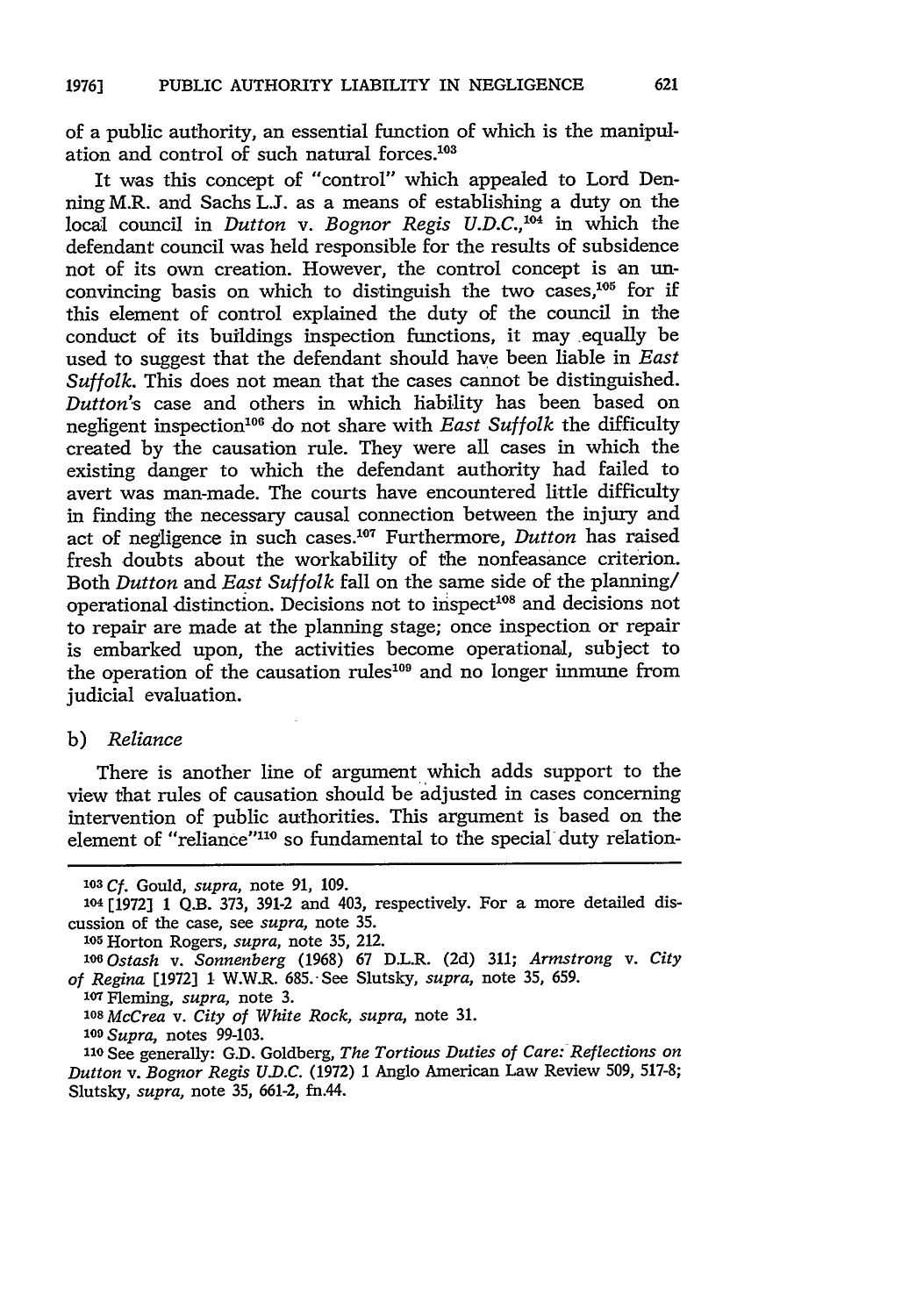ship envisaged in *Hedley Byrne v. Heller."'* But it is only in a more general sense that reliance has any relevance to the present context; in *Dutton's* case Stamp L.J. described the council's approval of the building foundations as "showing the green light".<sup>112</sup> His Lordship continued: "he who shows the green light in such circumstances as these causes the consequential injury."113

Presumably such causal link is at least partly created by the tacit reliance placed on the council's competence. It is this reliance on a public authority's competence which may induce others to believe that no action on their part is necessary. But if *East Suffolk* is any guide, such reliance would have to be expressly pleaded by the plaintiff in order to make it a relevant factor in the causal  $chain<sup>114</sup>$ 

# c) *Immunity of highway authorities*

Regarded as a special example of nonfeasance is the immunity of highway authorities for failure to repair even known dangers on the highway as long as these were not the result of their own negligence in construction or repair.<sup>115</sup> This immunity arose from the protection offered to local residents who were held personally liable. When this personal liability was later transferred to local corporations, the immunity rule was transferred with it, its survival thus becoming an historical anomaly.

The effect of the immunity rule is that the highway authority is free from liability as long as intervention has neither added to an already existing danger nor created a new one.<sup>116</sup> To this extent the causation issues are very similar to those in *East Suffolk.* However, the danger which calls for removal in the highway cases is of a somewhat different composition than that which arose in *East Suffolk.* In the highway authority cases the danger is usually one

*114Supra,* note 2, 107 *per* Lord Porter.

**.16** *Gorringe v. Transport Commission* (1950) 80 C.L.R. 357.

*III Supra,* note 14, especially 486 *per* Lord Reid; 496 *per* Lord Morris. *112 Ibid.,* 410.

*<sup>113</sup>Ibid.*

**<sup>115</sup>See** W. Harrison Moore, *Misfeasance and Non Feasance in the Liability of Public Authorities* (1914) 30 L.Q.R. 415; W. Friedmann, *Liability of Highway Authorities* (1951) 5 ResJud. 21; G. Sawer, *Non-Feasance Revisited* (1955) 18 M.L.R. 541; *Non-Feasance under Fire, Ainge* v. *Town and Country Planning Appeal Board* (1966) 2 N.Z.U.L.R. 115; F.T.P. Burt, *The Tort Liability of Local Government Bodies* (1971) 10 U.W.A.L.Rev. 99, 106-111. For an excellent summary of the case law, see Fleming, *supra,* note 2, 361-5. *Cf.* the remarks of Salmon **J.** in *A.G. v. St. Ives R.D.C.* [1960] 1 Q.B. 312, 323.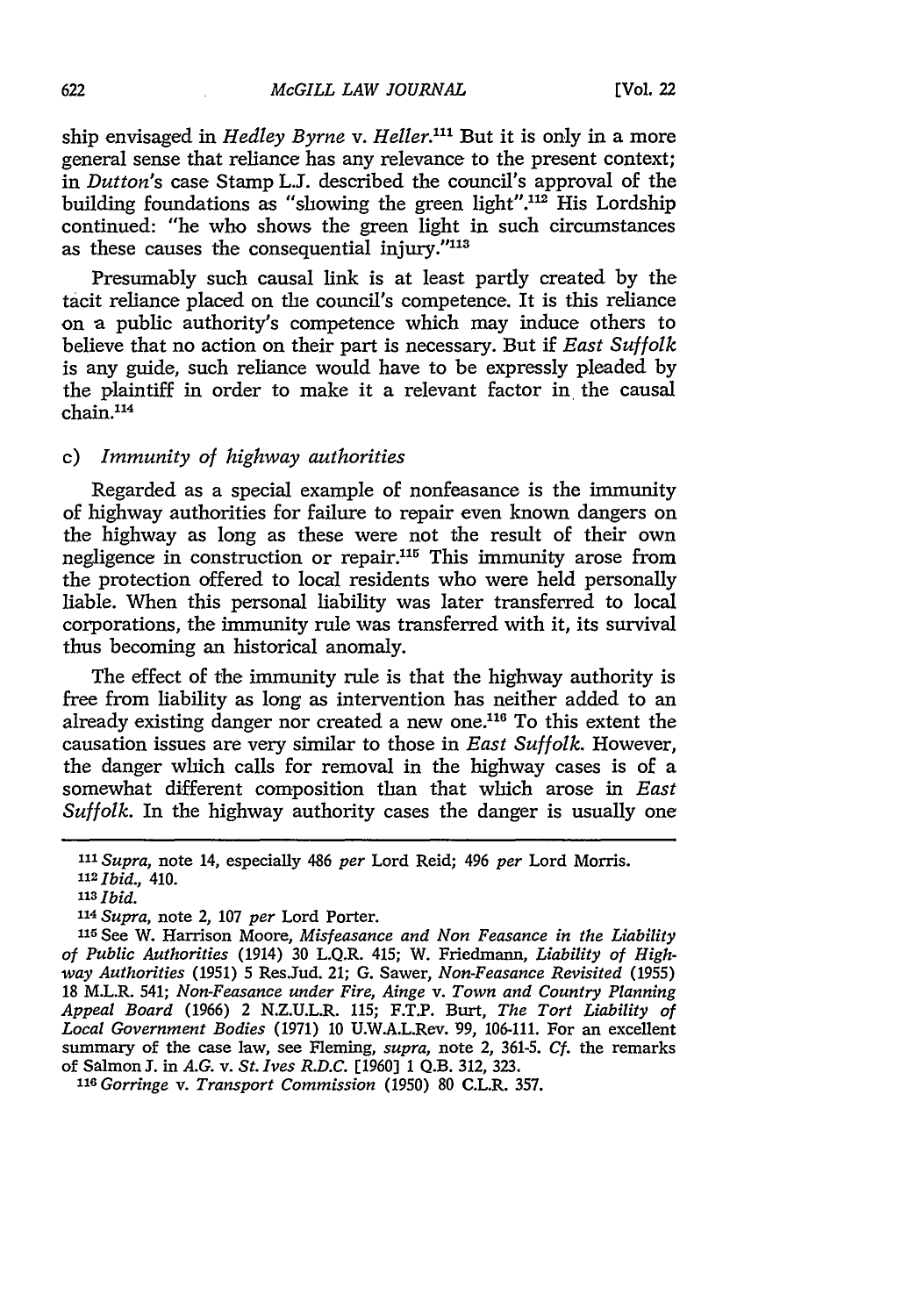brought about by gradual deterioration or sudden but recurring defects.<sup>117</sup>

More important, at least in Australia (one of the few jurisdictions in which the highway rule survives at  $all^{118}$ ) is the control by virtue of title which the authority has in the highway surface. Title means occupation and the relationship between highway authority and road user should be regarded as one between occupier and entrant as of right. Uncertain as the relevant standard of care may be, especially in Australia,<sup>119</sup> there is no doubt that as an occupier such authority would be liable for failure to remove a known danger,<sup>120</sup> and probably a danger whose existence was not but should have been known.<sup>121</sup> There is no material difference between a decayed tree which falls on a parked car and one which falls on a passing car. Yet in *Bretherton v. Hornsby Shire*<sup>122</sup> the former was said to give rise to no liability while in *Vale v. Whiddon*<sup>123</sup> the defendant authority was held liable, the reason being that the relevant section of roadway in *Vale v. Whiddon* ran through a public park and, although it joined two sections of public highway, it was not itself a "public road".<sup>124</sup> Thus the defendant was not entitled to the protection afforded to a highway authority.

Judicial uneasiness with the immunity rule is evidenced by various attempts to confine it within the narrowest possible bounds, by stretching the concept of misfeasance, $125$  by distinguishing artificial structures from the roadway proper,<sup>126</sup> or by endowing split

**<sup>120</sup>**This would be so even where the plaintiff is treated as a licensee. 121 Since it is Australian law which is now largely relevant.

*m Taylor v. Commissioner for Main Roads* (1945) 46 S.R. 117 (N.S.W.). *<sup>326</sup>Bathurst, v. Macpherson* (1879) 4 App.Cas. 256; *Municipality of Picton v. Geldert* [1893] A.C. 524.

*<sup>11\*</sup> Ibid.*

<sup>118</sup> It has been abolished in most Canadian provinces and in England. See Fleming, *supra,* note 3, 362.

<sup>&</sup>lt;sup>119</sup> In England the entrant as of right has been equated with the licensee  $\cdot$ *(Pearson v. Lambeth Borough Council* [1950] 2 K.B. 353). In Australia, judicial opinions have fluctuated, granting the entrant as of right protection which has varied between something better than that owed to the licensee *(Burrum Corporation v. Richardson* (1939) 62 C.L.R. 214, 229-30 *per* Latham **CJ.)** and something better than that owed to the invitee *(Aiken v. Kingborough Corporation* (1939) 62 C.L.R. 179; *Pettiet v. Sydney Municipal Council* (1936) 10 A.L.J. 198). For a fuller discussion, see W.L. Morison, R.L. Sharwood and C.S. Phegan *Cases on Torts* 4th ed. (1973), 577-9.

**<sup>12</sup>** (1963) 63 S.R. 334 (N.S.W.).

**<sup>123</sup>**(1950) 50 S.R. 90 (N.S.W.).

**<sup>124</sup>Mr** Justice Burt has suggested that the only "rational" explanation for the retention of "the immunity is the inability of a highway authority to close a public road. See Burt, *supra,* note 115, 109-11.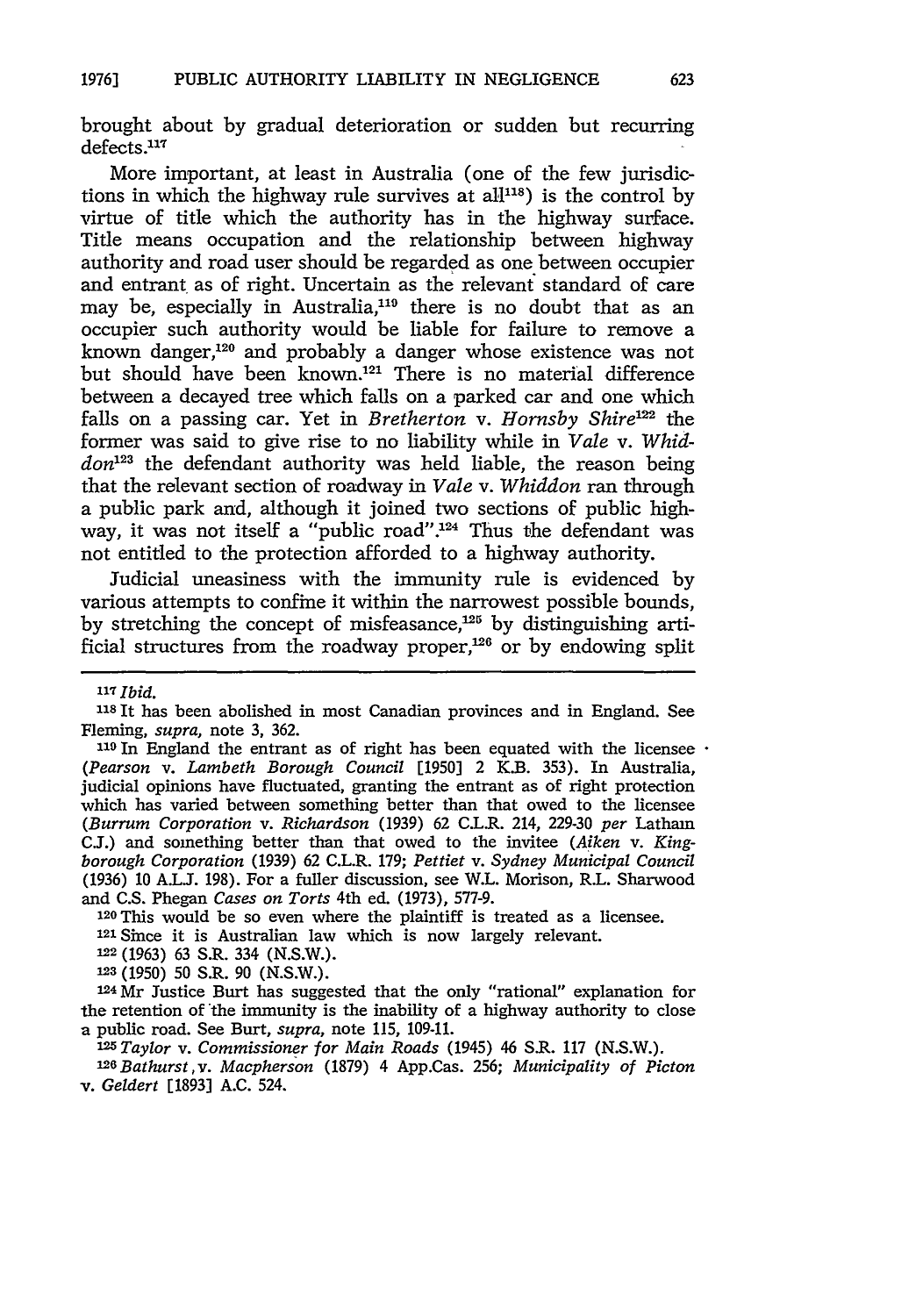personalities upon local authorities so that the immunity only applies when the authority is acting in its capacity as a highway authority and not in some other capacity such as sewerage and drainage authority.<sup>127</sup>

Special as it may be, the nonfeasance rule, as applied to highway authorities, conspicuously demonstrates its difficulty of application and the unfortunate complications which result from attempts to circumvent it.

# **d)** *Nonfeasance and the planning/operational distinction*

That nonfeasance is susceptible to verbal gymnastics, whatever the context, is amply demonstrated **by** remarks in the case of *Schacht v. Province of Ontario.<sup>128</sup>* The Ontario Court of Appeal upheld a claim based on the alleged negligence of two policemen who failed to take appropriate measures to warn traffic before leaving the scene of an accident in which detour signs directing traffic around an excavation had been knocked over. Delivering the judgment of the Court, Schroeder J.A. stated that:

**...** the passivity of these two officers **...** may appear to be nothing more than nonfeasance, but in the case of public servants subject not to a mere social obligation but to what I feel bound to regard as a legal obligation, *it was nonfeasance amounting to misfeasance.129*

It has already been suggested that a more appropriate solution to the problems associated with the judicial control of administrative action can be found in the planning/operational distinction. To subject these problems to that distinction would not mean that all cases in which nonfeasance has protected the public authority in the past would be decided in the plaintiff's favour. If the experience in the United States can be relied upon as a guide there will continue to be many examples of nonfeasance of the planning variety. 130 However, there are indications that some **of** the best known illustrations of nonfeasance providing immunity from liability will be subjected to re-examination. It has been decided, for example, that a city authority can be liable for failure to supply water to fight a fire. $131$ 

**1 28 (1973) 30** D.L.R. **(3d)** 641.

*<sup>129</sup>Ibid.,* **651** (italics added).

1w See generally, K.C. Davis, *Administrative Law Treatise* **(1958)** vol.3, para25.14.

*1 <sup>3</sup> <sup>1</sup>Veach v. City of Phoenix* 427 P. **2d 335 (1967).** *Contra* earlier decisions to the contrary: *Moch v. Rensselaer Water Co.* **159 N.E. 896 (1928);** *Steitz v. City of Beacon* 64 **N.E. 2d** 704 (1945). *Cf.* Slutsky, *supra,* note **35, 661.**

*<sup>-</sup> <sup>27</sup>Buckle v. Bayswater Road Bd* **(1936) 57** C.L.R. **259;** *A.G. v. St. Ives R.D.C., supra,* note **115.**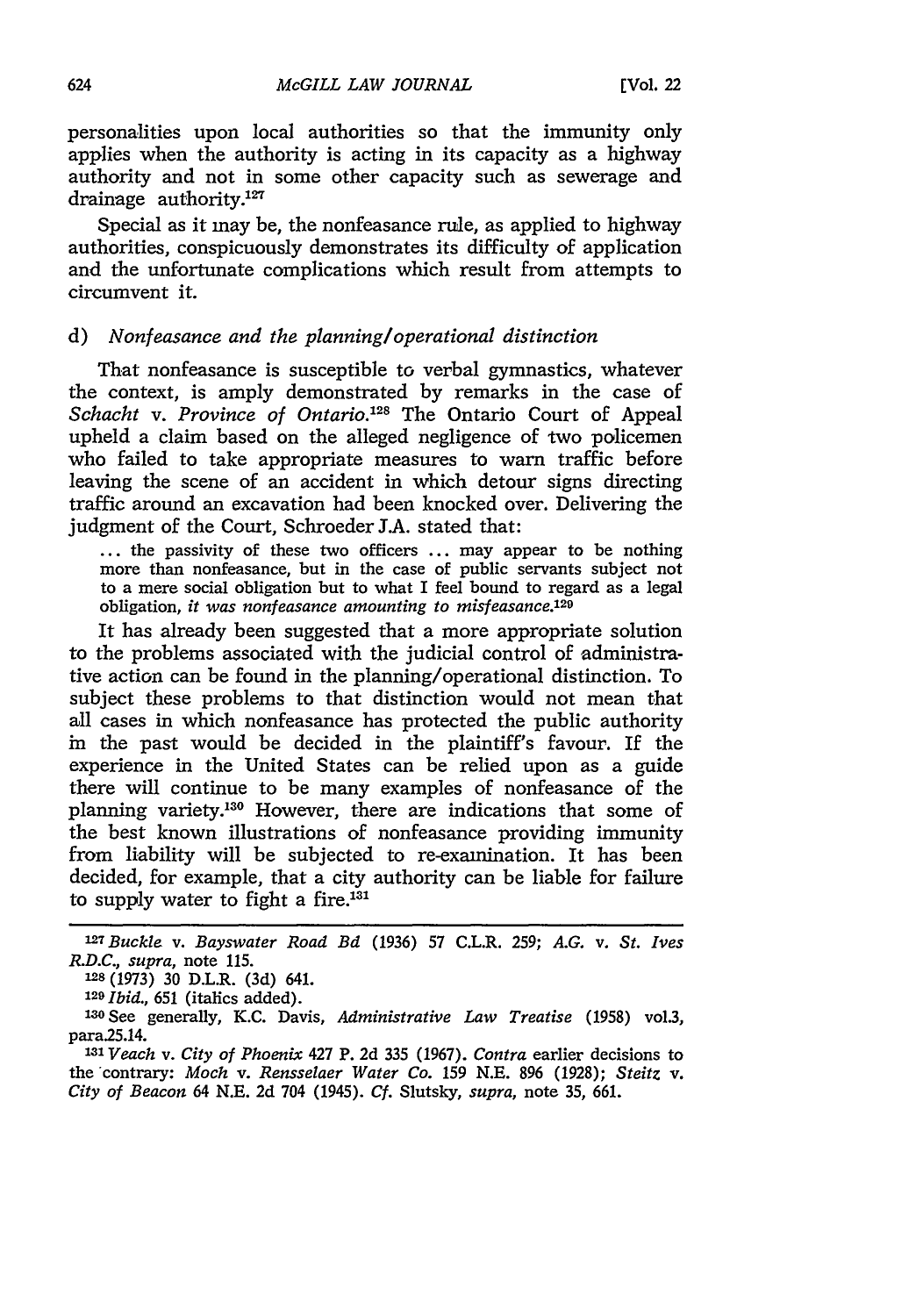It is not suggested that adoption of the planning/operational distinction will free this area of the law from difficulty. Already American courts have produced borderline decisions, which are difficult to reconcile.<sup>132</sup> The virtue of the approach lies, not so much in its simplicity of application,<sup>133</sup> but in the fact that it comes closer to a realistic definition of the proper limits on judicial control of administrative action in the context of damage suits than does the more artificial misfeasance/nonfeasance distinction.

# **III. THE ROLE OF STATUTES**

Conspicuous attention has been given to relevant statutory provisions in the most recent English cases on public authority liability in negligence. In *Ministry of Housing v. Sharp*<sup>134</sup> statutory provisions were relevant to the nature of the certificate issued by the land registry, the respective functions of the defendant personnel, and the class of persons for whose protection the certificates were intended. It is true that these matters received most attention in the Court of Appeal in the context of the claim for breach of statutory duty. However, it is likely that they were borne in mind when their Lordships came to discuss the liability in negligence of the clerk who had failed to discover the compensation notice before issuing a certificate of search.<sup>135</sup>

In the course of his judgment in the *Dorset Yacht Co.* case, Lord Diplock examined relevant provisions of the *Criminal Justice Act, 1961136* and the Borstal Rules which distinguished the different functions of the Home Secretary and supported the need for restricting the scope of the duty to prevent escape.<sup>137</sup> Similarly, in his explana-

**<sup>132</sup>**Davis, *supra,* note **130** and especially the 1970 Supplement, *supra,* note **70, 845-60.**

**<sup>&#</sup>x27;33** In this respect it probably presents as many difficulties as the misfeasance/nonfeasance dichotomy. *Cf. supra,* notes 66-69.

*<sup>1</sup> <sup>3</sup> 4 Supra,* notes 16-20.

**<sup>135</sup>** To describe the case as not strictly a negligence case, "but one involving breach of statutory duty" (C.R. Symmons, *The Duty of Care in Negligence: Recently Expressed Policy Elements* (1971) 34 M.L.R. 528, 540) is an oversimplification. The plaintiff's action included both breach of statutory duty and negligence. Since the majority in the Court of Appeal did not consider that the statutory duty, if it existed, imposed strict liability, the case was ultimately resolved as one based on common law negligence.

**<sup>1369-10</sup>** Eliz. II, c.39. *E.g.,* s.43(l)(c) defining Borstal institutions and s.47 giving the Home Secretary wide power to make rules concerning persons detained in' Borstal Institutions including their temporary release. *13t Supra,* note 49, 1064-6.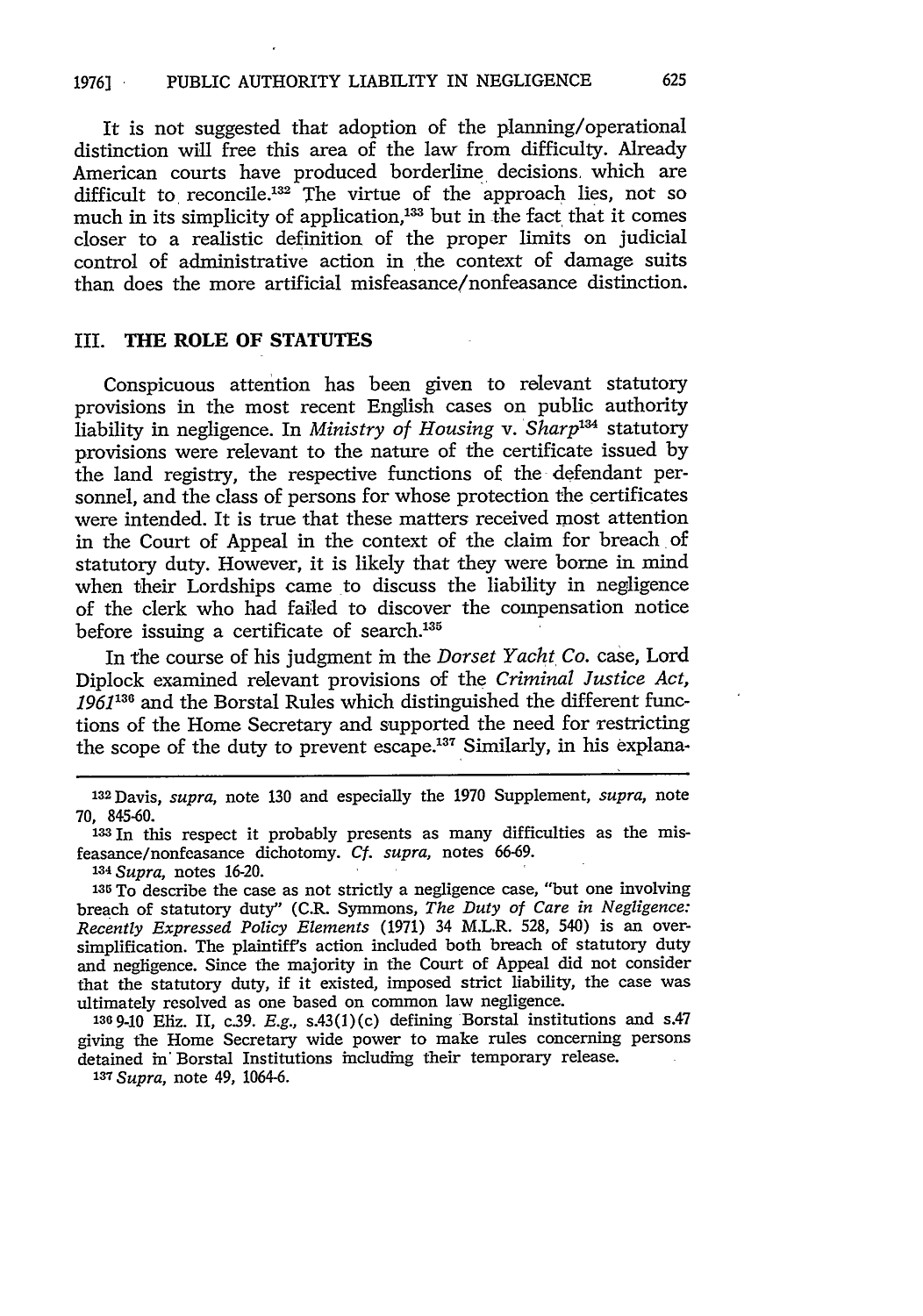tion of the basis of the council's duty in *Dutton's* case, Lord Denning M.R. quoted the council's own by-laws.<sup>138</sup>

As *Ministry of Housing v. Sharp* illustrates<sup>139</sup> some confusion between liability in negligence and for breach of statutory duty is inevitable where so much attention is given to statutory provisions. This confusion is the result of general uncertainty surrounding the concept of breach of statutory duty<sup>140</sup> and the reluctance of Canadian courts in particular to commit themselves to any one view of the use to be made of conduct-proscribing statutes. $^{141}$  On the one hand is the view that such statutory provisions supply a standard of care to replace that of the reasonable man in an otherwise ordinary negligence claim; 42 on the other hand is the view that an action for breach of statutory duty is separate and distinct from negligence, $143$  thus allowing for the possibility of liability without fault if the statute so dictates.<sup>144</sup>

To a large extent, the use made of statutes in these cases transcends this endless debate. Most of the cases concerned with the nature of breach of statutory duty involve a defendant's failure to comply with a course of conduct dictated by the statute.<sup>145</sup> In the

**<sup>138</sup>**[1972] Q.B. 373, at 391-2 and it was a difference in the relevant statutory provisions which made it possible to distinguish *Dutton* in *McRae v. City of White Rock, supra,* note 39.

*' <sup>3</sup> <sup>9</sup> Supra,* note 135.

3 <sup>4</sup> 0 For general discussion of the subject see A. Linden, *Canadian Negligence Law* (1972), Ch.4, 108-115, 156-9; C. Phegan, *Breach of Statutory Duty as a Remedy Against Public Authorities* (1974) 8 U.of QueenslandL.J. 158.

**<sup>141</sup>**Linden, *ibid.*

**<sup>142</sup>**This view is generally understood to represent the "negligence *per se"* doctrine applied in the United States. See F.V. Harper and F. James, *The Law of Torts* (1956), vol.2, 997; W.L. Prosser, *Law of Torts* 4th ed. (1971), 197- 203. But the uncertainty does not stop here, since the statutory standard may be either conclusive or constitute a rebuttable presumption. Linden, *supra,* note 140, 110-114.

**143The** view to which English and Australian courts subscribe, (Fleming, *supra,* note 2, 122; Phegan, *supra,* note 140) but not without exception, *e.g.,* Lord Reid in the *Dorset Yatch Co.* case, discussing *Greenwell v. Prison Cornmissoners* [1970] A.C. 1004 at 1031 referred to the prison authorities' "breach of statutory duty".

144 A possibility not excluded in some Canadian decisions, *e.g., Ostash v. Sonnenberg* (1968) 67 D.L.R. (2d) 311; *Cunningham v. Moore* [1972] 3 O.R. 369, 380.

**<sup>145</sup>**Such as the duty to provide and maintain indicator markings near fire plugs *(Dawson & Co. v. Bingley U.D.C.* [1911] 2 K.B. 149), to keep fire hydrants in effective working order *(MacEachern v. Pukekohe Borough* [1965] N.Z.L.R. 330) or to remove snow from the sidewalk *(Commerford v. Board of School Commissioners of Halifax* [1950] 2 D.L.R. 207).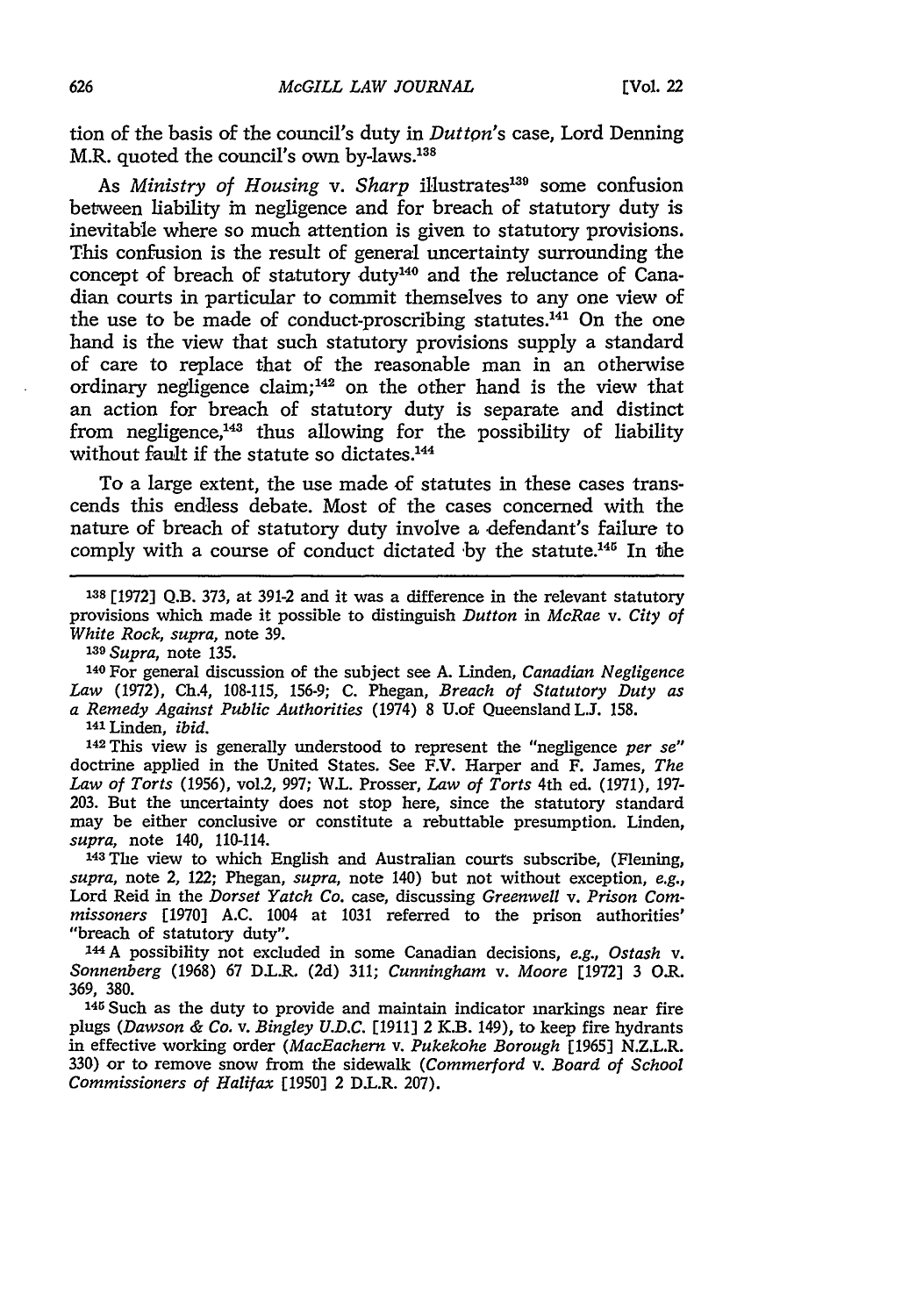present context the role of statutes is more varied and, **if** it is possible, even more complex. Statutes are examined not only for the purpose of identifying specific responsibilities<sup>146</sup> but also as a means of clarifying the functions of a particular body or officer of such body,147 and as a tangible expression of public **policy. <sup>48</sup>**

What must be encouraged is an awareness that public authority liability in negligence not only calls for the introduction of entirely new determinants<sup>149</sup> of duty but a broader and more subtle use of already familiar influences such as relevant statute law.

#### IV. **THE ROLE OF PUBLIC POLICY**

In one sense public policy has a fundamental role to play in all questions of tort liability. Professor Leon Green in his pioneering article chose to describe tort law as "public policy in disguise".<sup>150</sup> Text writers and other commentators, particularly in the United States, have injected into their writing a considerable amount of public policy analysis. The courts of the Commonwealth, unlike their American counterparts, have been slow to adopt this outlook. Express judicial recourse to public policy as a basis for a decision has been conspicuously rare.<sup>151</sup> It is therefore of particular significance to the present discussion that, with few exceptions<sup>152</sup> it is in the field of public tort liability that English and other Commonwealth courts have been prepared to address themselves explicitly to "public policy".<sup>153</sup>

Public policy has been advocated in tort law to promote the equitable distribution of the loss resulting from injury. The liability

*148Supra,* notes **136-7.**

*149 Supra,* part II, at **pp.613-625.**

*<sup>150</sup>Tort Law Public Law in Disguise* **(1959) 38** Texas L.R.1, **257.**

**151The** most celebrated exception has been Lord Denning M.R. in the English Court of Appeal. **<sup>152</sup>**The resort to policy in the case of *Rondel v. Worsley* **[1969] 1 A.C. 191**

to defend the immunity from liability of a barrister in the preparation and presentation of a court case.

**13C.R.** Symmons, *The Duty of Care in Negligence* **(1971)** 34 M.L.R. 394, **528** may be suggesting otherwise. However, apart from *Rondel v. Worsley, ibid.,* and *S.C.M. (U.K.) Ltd v. W.J. Whittal & Sons Ltd* **[1971] 1 Q.B. 339** (a decision in which Lord Denning was prominent) the third decision to which he gives the most attention is the *Dorset Yacht Co.* case.

**<sup>146</sup>As** in *Ministry of Housing v. Sharp, supra,* notes 134-5.

<sup>147</sup> And sometimes thereby providing the basis of a positive duty which would not exist independently of the statute *e.g.,* to control another's conduct, *Home Office v. Dorset Yatch Co. Ltd, supra,* note 49 or replace a warning sign *O'Rourke v. Schacht* (1974) **55** D.L.R. **(3d) 96.**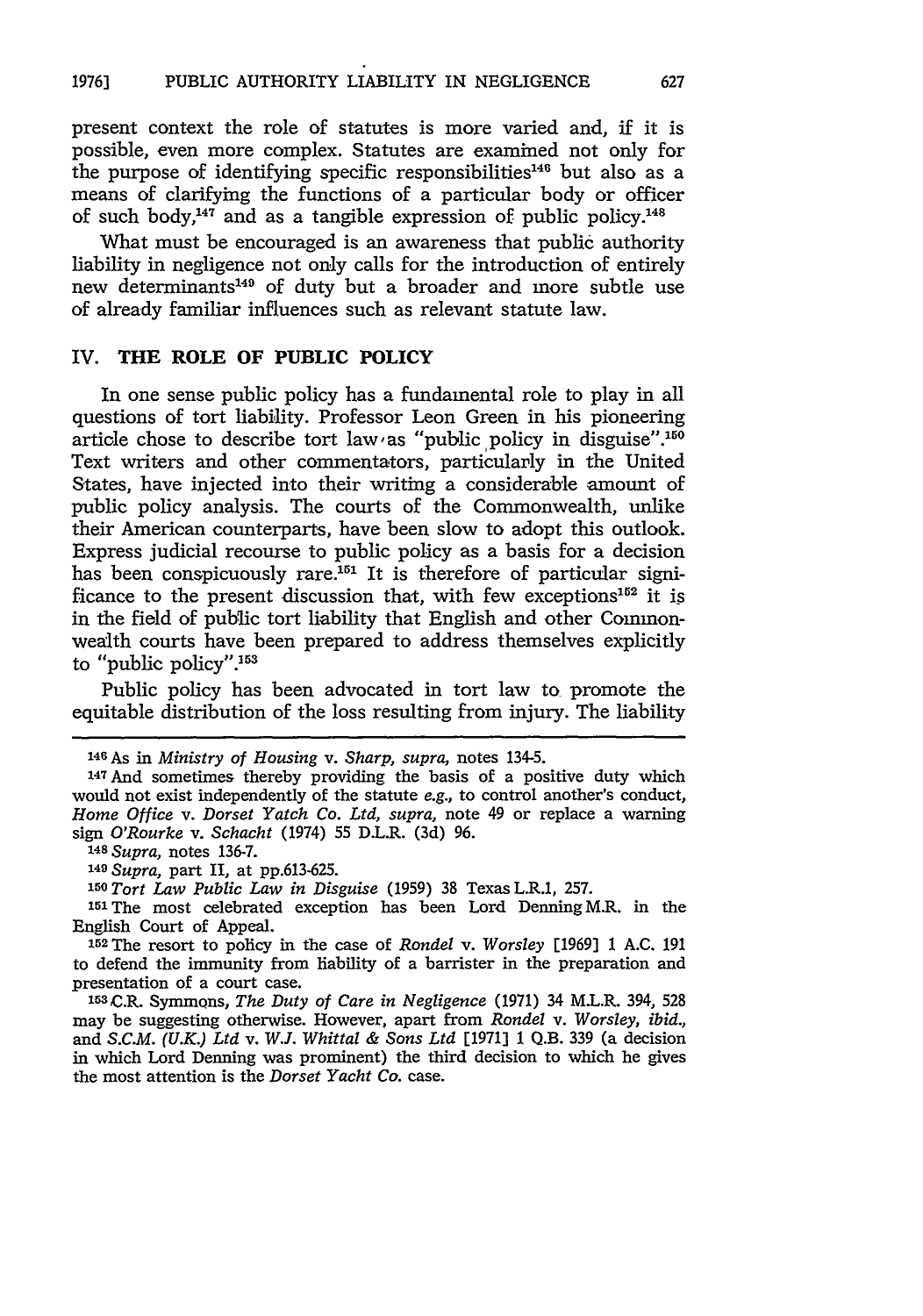of public authorities in this context raises unique and familiar problems. To take the extreme case of an action against a fully representative and revenue-collecting government, there is no other situation which offers the prospect of so complete a distribution of loss amongst the community as a whole.154 However, loss **borne by** a public corporation or local authority working on a limited budget cannot be spread so widely.15r Although the role of insurance is much more limited than it is in the private sector, its presence in the private sector has implications for the public sector. Professor Green gives the example of an action against a water supplying authority for failing to maintain adequate pressure to extinguish a fire.156 The ultimate cost to ratepayers of maintaining higher water pressure (or paying for the consequences if this is not done) must be balanced against the cost of indemnity insurance to property owners.<sup>157</sup>

Another familiar control device reflects the concern that the ultimate cost of allowing unrestricted recourse to damages may reach a point where it is not justified **by** the risk involved. So in *Dorset Yacht,* Lord Diplock confined the duty owed **by** the Borstal officer to persons:

**...** whom he could reasonably foresee had property situate in the vicinity of the place of detention **.... <sup>168</sup>**

Where a public authority is defendant questions of public policy may be evident in the form of legislative policy expressed or implied in statutes which govern the authority's **conduct.119** The planning/operational distinction advocated above<sup>160</sup> is an attempt to give effect to the broad policy that discretionary activity should not be subjected to criteria of liability in negligence.

Finally, there may be cases in which public policy dictates that, for reasons quite independant of the planning/operational distinction, a public body should be placed entirely outside the reach of the law because of the nature of the governmental function in which it is engaged. The public interest is identified with government

**15 See** cases referred to *supra,* note **131.**

*1 <sup>5</sup> 8 Supra,* note 49, **1070-71.**

**<sup>154</sup>**Davis, *supra,* note **130,** 5034. *Cf. Herrington v. British Railways Board, supra,* note 4.

*<sup>1</sup> <sup>55</sup>East Suffolk Rivers Catchment Board v. Kent, supra,* notes 2 and **83.** Ganz, *supra,* note **9, 88-9.**

*<sup>1</sup> <sup>57</sup> Supra,* note **150, 8.**

*<sup>159</sup> Supra,* note 148.

*<sup>1</sup> <sup>0</sup> Supra,* part II, **pp. 613-625.**